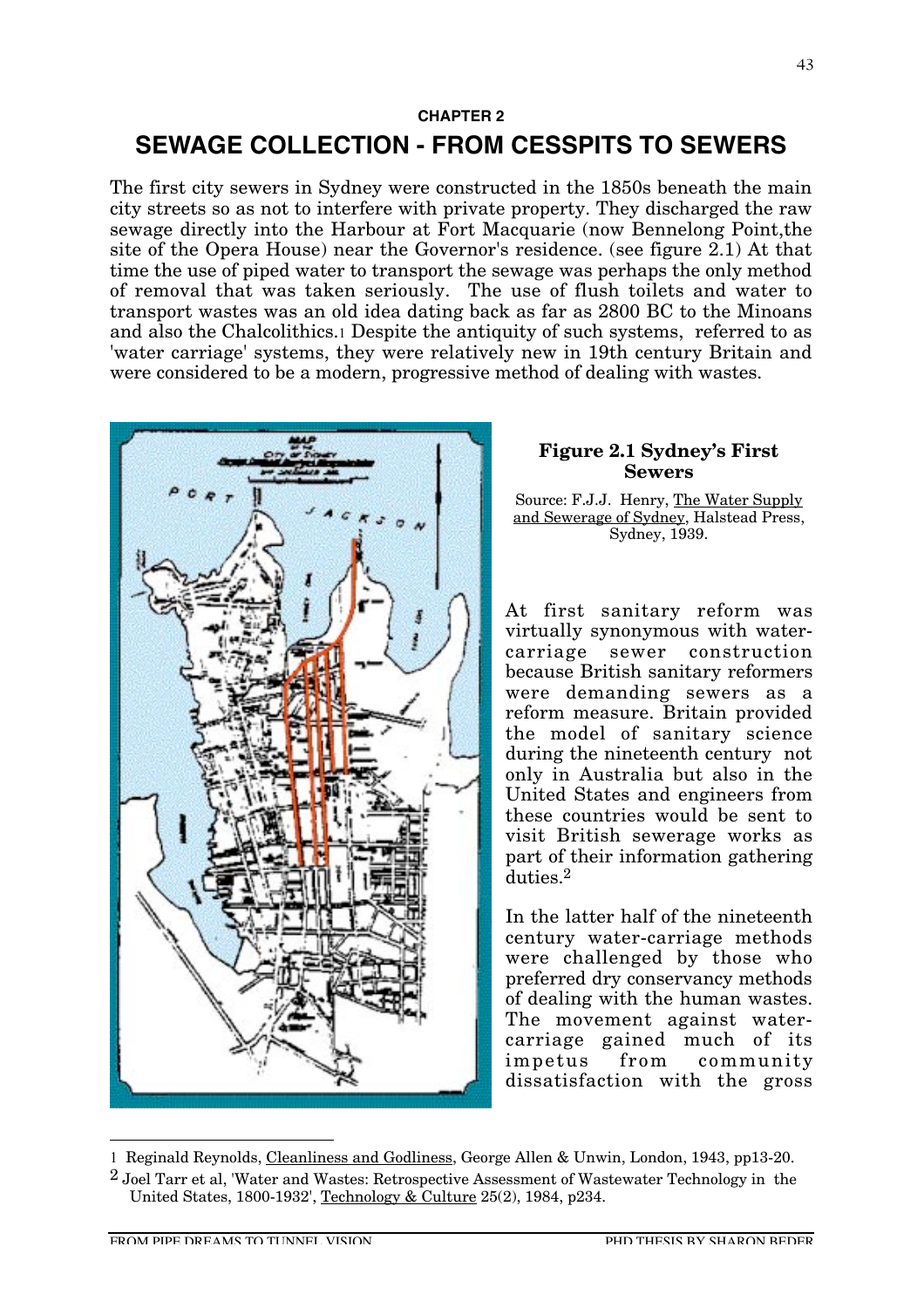environmental pollution which early sewer systems had been responsible for.

# **COMMISSIONERS, SELECT COMMITTEES AND THE FIGHT FOR CONTROL**

Sydney's sewerage system was conceived in the midst of much debate about how much it would cost and how it should be paid for and, because the actual construction of such sewers was so tied up with cost considerations, the first sewers were built amidst arguments about control and competency. The City Engineer, W.B. Rider, who was responsible for this work suffered from this and also from political attempts to discredit the City Commissioners. Throughout his short term of office, Rider, was subject to criticism and public doubts about whether he was a suitable person for the position of City Engineer.<sup>3</sup> Such criticisms probably had some foundation. Rider had been a railway engineer and it seems that he, like so many of the engineers who designed the first sewerage systems, had no previous experience in sewerage works.4

In the Select Committee report of 1854, before any sewers had actually been constructed, Rider was criticised for having spent so long on a trigonometric survey of the city and thereby delaying the construction of the sewers. His methods were also criticised. The Committee argued that he had determined a maximum size for the main sewers without working out the areas to be drained, the gradient at which they would be laid out or the amount of rain water they would be expected to carry. They assumed that he had used English sizes despite the geographical, demographic and climatic differences that might be expected between the two countries.<sup> $5$ </sup>

The Select Committee also questioned Rider's integrity. They pointed out that he had recommended that the sewers be built of brick whilst at the same time he owned a brick yard. Although it was generally agreed at this time that bricks were an appropriate material for sewer construction, when this conflict of interest was brought to the public attention in parliament, the City Commissioners were forced to acquire the brick yard on behalf of the city.

The City Commissioners did not escape criticism. The Select Committee accused them of leaving all sewering decisions to the City Engineer, not requiring him to report fully to them and not availing themselves of the opinions of other engineers. The Commissioners, on the other hand, felt such matters should be left to the engineers because sewerage works were "so essentially of an engineering description" and involved so many technical questions.<sup>6</sup>

The Select Committee did not criticise the choice of the harbour as a point of disposal.7 This disappointed the Sydney Morning Herald which had warned a

 <sup>3</sup> Select Committee, Sydney Sewerage and Water Appropriation Bill, NSW Legislative Assembly, Votes and Proceedings, 1854, p890.

 $4$  Select Committee on the City Commissioners Department, NSW Legislative Assembly, Votes and Proceedings, 1856.

<sup>5</sup> ibid.

<sup>6</sup> First Yearly Report of the Commissioners, NSW Legislative Assembly, Votes and Proceedings, 1855, p4 of report.

<sup>7</sup> Select Committee, Sydney Sewerage and Water Appropriation Bill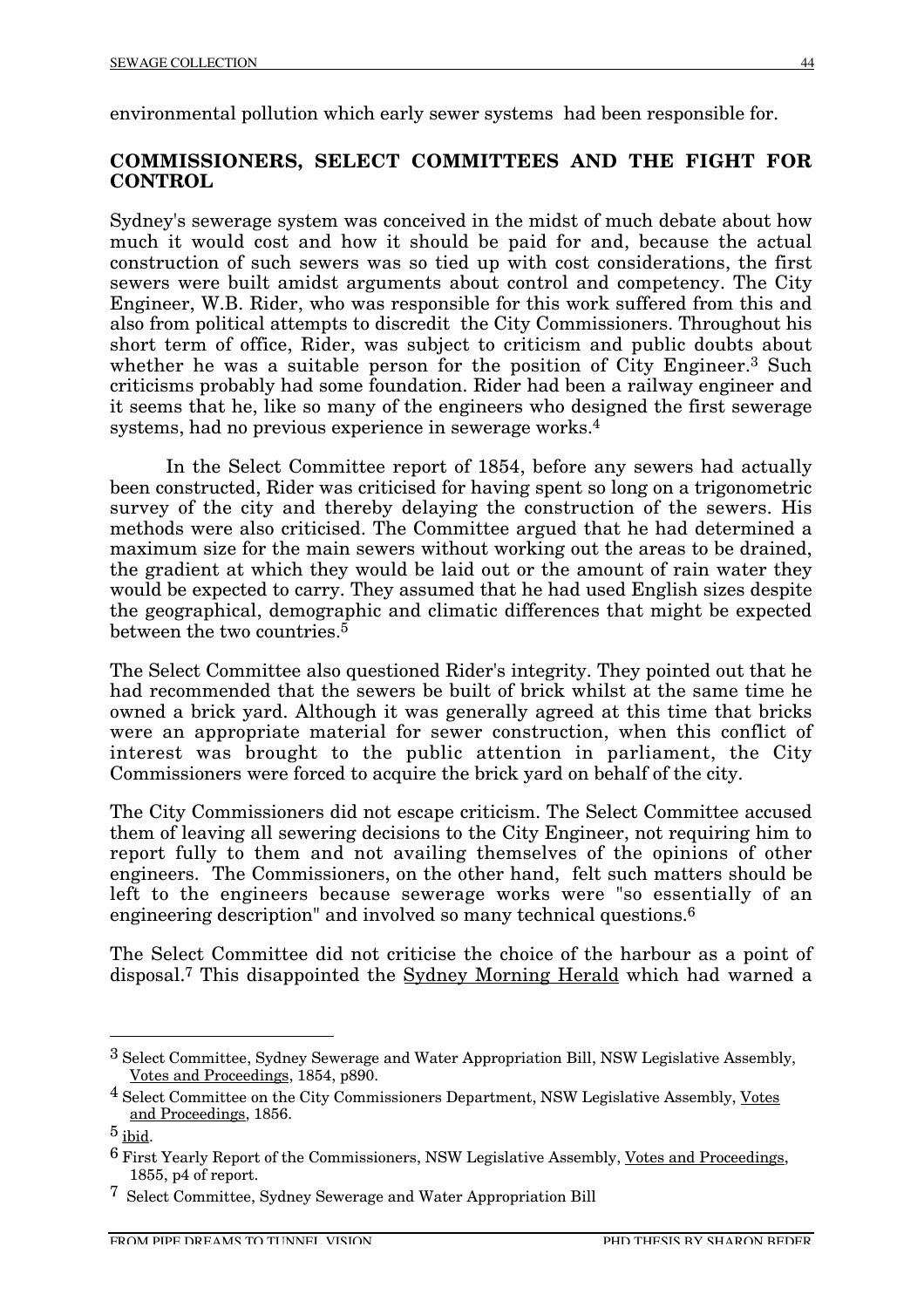few years earlier that an outlet into the Harbour would have disastrous consequences. Pointing out that the city was surrounded on three sides by harbour water the Herald feared that harbour disposal would create a health risk to those living near the water and to sailors aboard ships in the harbour. It was also feared that the evaporated sewage would be blown back over the city.<sup>8</sup>

The same wisdom which, fortunately for us, has laid down that a man shall not with impunity become a nuisance to his neighbour, declares that we have no right to expose the lives of even a minority of the public for the benefit of the whole.9

Rider survived the criticisms of the Select Committee (and of the Herald) and went on to build Sydney's first sewers. His main opposition came from the Governor General, Sir William Denison, who disliked the idea of a sewage outfall near his residence. Although the Governor put up some good arguments about the nuisances and pollution that such an outfall would cause for the Harbour, Rider, as the City Engineer, was able to meet these objections with "expert" predictions about why this would not happen and to thereby mute the considerable influence of the governor.10 He argued that Fort Macquarie was the best point of discharge because of the strong seaward current there. Also, he said, sewage should be removed from residential areas to protect public health and Fort Macquarie was so removed. Any point closer to Sydney Cove would be too close to habitation, a nuisance to ships in port and would require the harbour to be regularly dredged.11It is ironic that some of the predictions made by the governor (in his own interests) turned out to be more valid than those of the city engineer (who also had his own objectives).

A further government select committee a year later, again criticised the City Commissioners and the City Engineer. They recommended that the Commissioners be dismissed and that Rider and his assistant be immediately sacked and considered incapable of being employed in the public service. Their criticisms centred around the quality of the sewer construction work, the tendering process and the financial management of the work.12 This report was highly controversial and judged by some to be politically motivated. The chairman of the committee, James Martin, (who will again feature in this story), was accused by the Herald of having ambition extending "to every department of knowledge."13 The newspaper defended the experts (Rider and assistant) in the following terms,

it is intolerable to find characters of men jeopardised by the petulant presumption of a novice who dabbles in everything and understands nothing.14

 <sup>8</sup> Sydney Morning Herald, 29th March 1851.

<sup>9</sup> ibid.

<sup>10</sup> First Yearly Report of the Commissioners, pp27-28 of report.

 $11$  ibid., pp28-29 of report.

<sup>&</sup>lt;sup>12</sup> Select Committee on the City Commissioners Department, NSW Legislative Assembly, Votes and Proceedings, 1855.

<sup>13</sup> Sydney Morning Herald, 15th December 1855.

<sup>14</sup> Sydney Morning Herald, 17th December 1855.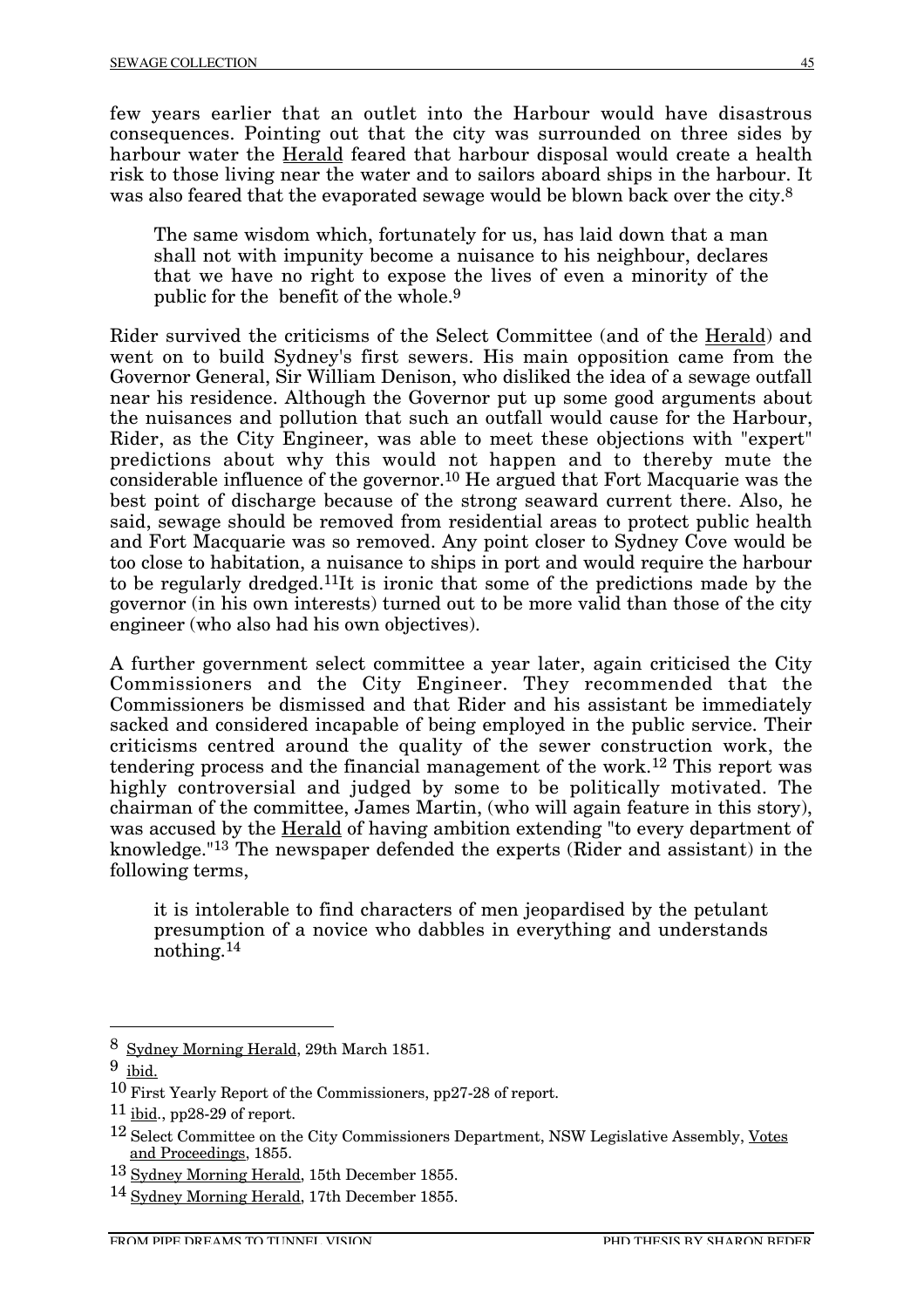The Commissioners survived this further attack on their competence but Rider was replaced as City Engineer by Edward Bell. Bell was asked to investigate the work of his predecessor and found little fault with it.15 Yet another Select Committee the following year went over the same ground yet again and found that Rider's conduct had been "most unsatisfactory" and his unfaithfulness, carelessness and the trust put in him by his Commissioners had led to an "excessive and improper expenditure" of public money. The Commissioners, they said, had not maintained proper control over their engineers, although it was admitted that it was not easy "to draw the line clearly between a proper and an improper interference with professional men in carrying out engineering works." Nonetheless there were areas they could have been more aware of and they should have realised something was wrong when costs were so much in excess of estimates.16

This latest report was adopted by the government except for the allegations about the unfitness of the Commissioners. Shortly afterwards one of the Commissioners resigned because of the bankruptcy of his personal business and since the Sydney Corporation was about to be restored, he was not replaced and the two other Commissioners were given other government appointments.17

Rider, as City Engineer, had taken a large part of the blame for what was seen as overspending on sewerage works. Engineers who followed him were not slow to learn the lesson that costs were all important. Bell, in his first year of office, assured the Commissioners in writing that whilst working on the city's drainage he had complied with their desire "so strongly expressed" that he would "keep in view the strictest economy combined with the greatest efficiency".18

Ironically it was Rider's choice of the cheapest solution for disposal of sewage which caused the most problems several years later. By the time the Sydney Sewage and Health Board reported to the government in 1875 there were sewage outlets at five different points in the Harbour and each was causing a nuisance (see figure 2.2). A committee appointed by the Board to examine the outlets found that at Rushcutters' Bay an extensive and stinking mud flat had formed which was exposed at low tide. At Woolloomooloo Bay a large bank had formed and sewage floated on the surface of the salt water, oscillating back and forth with the movement of the tides. At Fort Macquarie a "considerable bank" had formed and certain winds blew effluvia over "a considerable area of the northern part of the city." The water flowing from the Tank Stream into Sydney Cove was inky in colour, "apparently putrescent, and floated on the surface of the Bay" for a considerable distance. Finally at Darling Harbour, the committee described accumulating banks of "filthy and putrid mud".19

 <sup>15</sup> NSW Legislative Assembly, Votes and Proceedings, 1856-7, vol 1, p762.

<sup>16</sup> Select Committee on the City Commissioners Department, NSW Legislative Assembly, Votes and Proceedings, 1856, pp3-7 of report.

<sup>&</sup>lt;sup>17</sup> F.A. Larcombe, The Origin of Local Government in New South Wales 1831-1858, Vol. 1, Sydney University Press, 1973, pp152-4.

<sup>18</sup> Second Yearly Report of the Commissioners, NSW Legislative Assembly, Votes and Proceedings, 1856-7, vol III, p6 of report.

<sup>19</sup> Report of the No 7 Committee Appointed by the Sydney City and Suburban Sewage and Health Board, 1875.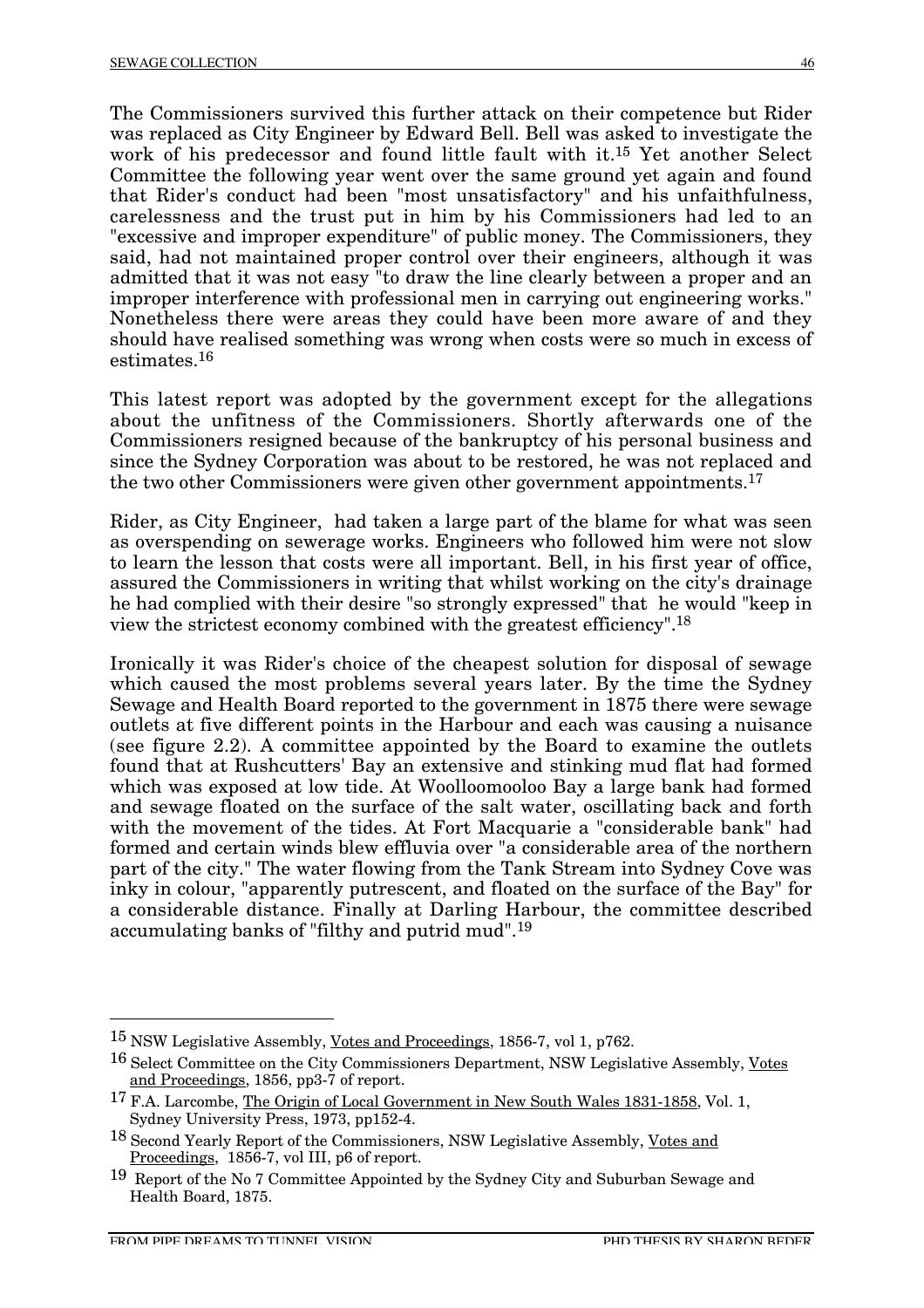

**Figure 2.2 Sydney Sewers in 1877**

Source: F.J.J. Henry, The Water Supply and Sewerage of Sydney, Halstead Press, Sydney, 1939.

Various petitions and personal visits to members of parliament had been made in the 1870's. A petition signed by 3,800 people complained that the existing system of sewerage

has resulted in depositing all the filth of the city in the harbour, rendering all business occupations upon its shores disgustingly offensive, largely increasing the sickness of the citizens, and silting up year by year navigable water to a large extent. *20*

The petitioners complained that the state of the harbour was well known overseas and was "discouraging immigration and hindering trade". Owners of waterside properties were especially disadvantaged by having the "excreta and

 <sup>20</sup> NSW Legislative Assembly, Votes and Proceedings, 1876-7, p685.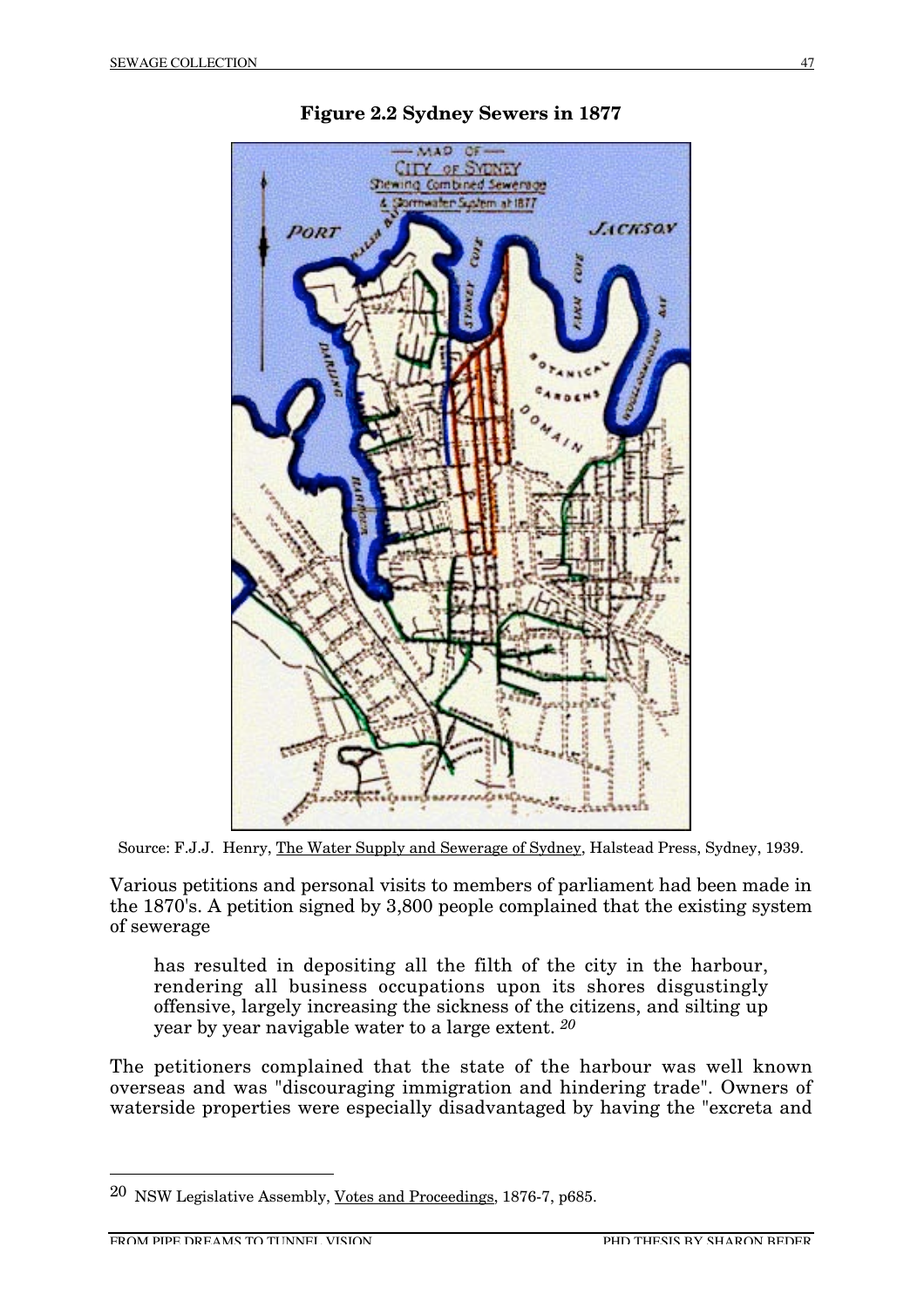offscouring of a hundred thousand people" cast upon them. "The sewer evil" had been caused by the government and should be cleaned up by the government.<sup>21</sup>

Complaints had also been received from the Imperial naval authorities, about the unhealthiness of the anchorage-grounds. Early in 1875 typhoid fever had broken out on board a moored "man-of-war" ship and they attributed it to noxious gases coming from the sewer outlet at Fort Macquarie.<sup>22</sup>

The Sydney Sewage and Health Board recommended that the dry-weather sewage at three of the outlets be carried into deeper water "as the only measure immediately available for effecting any mitigation of the evils at the outlets of those sewers".23 The Sewage and Health Board recommended that in the long term the city sewage be intercepted and diverted. They proposed that the north draining sewage be piped to Bondi and discharged into the sea at Ben Buckler Point and that the south draining sewage including that of Surry Hills, Redfern and Newtown be piped to a sewage farm, either on the lower part of Shea's Creek (now Alexandria Canal) near Botany Bay or on Webb's Grant on the Southern edge of Botany Bay.24

# **THE WATER-CARRIAGE DEBATE**

This decision, which was supported by an English engineer, W.C.Clark, brought out to the colony to advise on water and sewerage matters, prompted public debate over the merits of water-carriage technology which was as fierce in Sydney as anywhere in the world if we are to go by the observation of Gustave Fischer, a local civil engineer. In a paper which he read before the Engineering Association of New South Wales in 1884 Fischer compared the feelings on the issue to those of religious faith.

An out-and-out water-carriage advocate would go to the stake in support of his views, while the advocates of the different systems are equally bigoted in their own way... This excessive orthodoxy... tends to make men narrow-minded and bigoted, and incapable of taking a broad and impartial view. 25

The debate was not confined to engineers or professionals however. The newspapers regularly published letters to the editor and editorials arguing the advantages and disadvantages of water-carriage schemes and dry conservancy schemes. The issue was covered almost every day in the Herald in March 1880.

The alternatives to water-carriage technology which were put forward at the time did not include an improved cesspit system. Cesspits were not considered as a serious alternative because they were closely identified with insanitary conditions and disease. Although regulations were established to ensure that

 <sup>21</sup> ibid.

<sup>22</sup> Sydney City and Suburban Sewage and Health Board, Sixth Progress Report, 1875, p8.

<sup>23</sup> ibid., p5.

<sup>24</sup> Sydney City and Suburban Sewage and Health Board, Twelfth and Final Report, 1877.

<sup>25</sup> Gustave Fischer, `Water-Carriage System of Sewerage, Its Disadvantages, as applied to the Drainage of Cities and Towns', paper read before the Engineering Association of New South Wales, Sept 11, 1884, p2.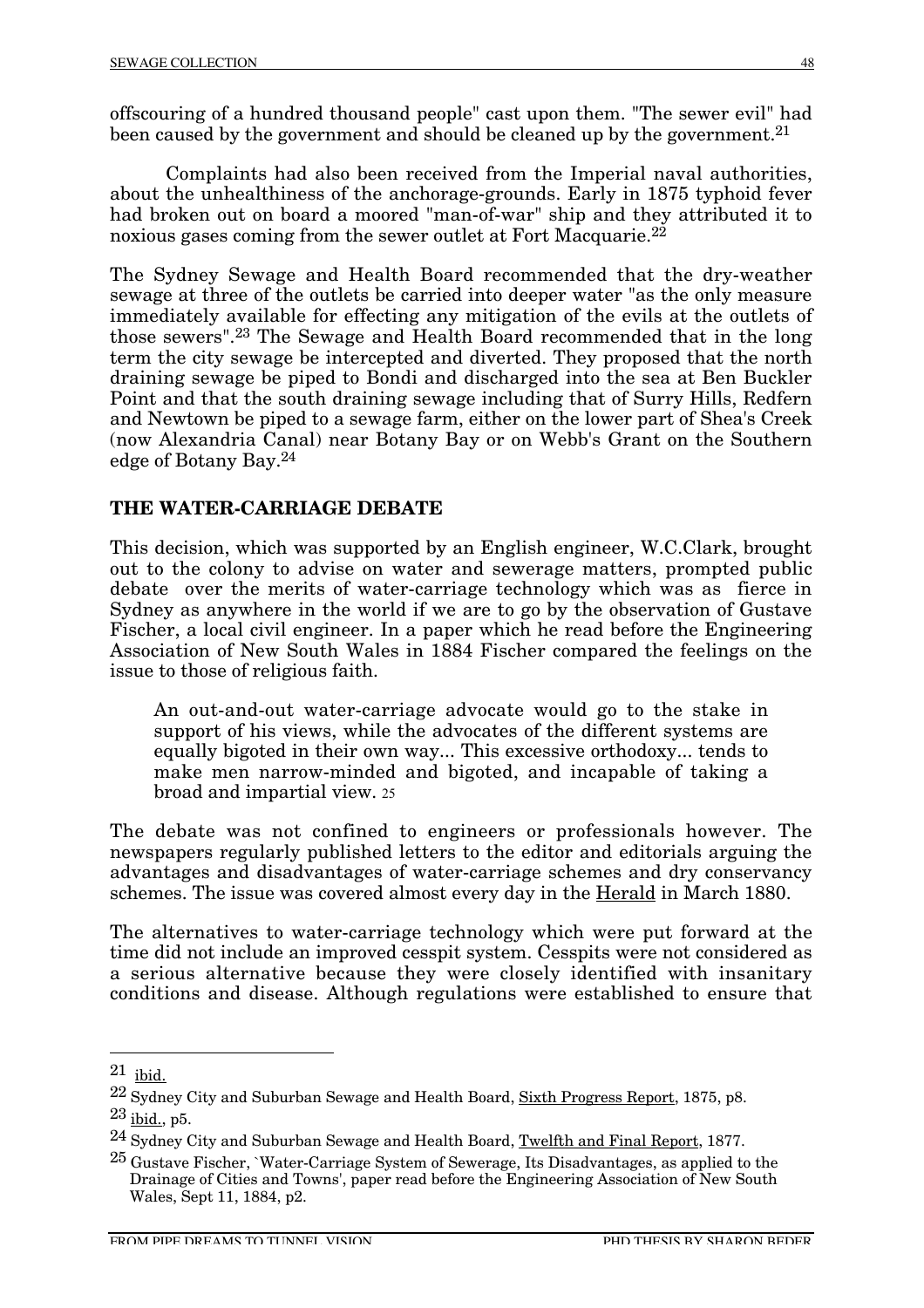they were more adequately constructed, appropriately sited and regularly cleansed, the idea of continuing with a cesspit system was out of the question. Reforms had been called for and politically, drastic changes were required. Noone trusted the cesspit system any longer.

The dry conservancy systems which were put forward as serious alternatives included dry closets, pan systems, and pneumatic systems. The dry closet (often referred to as the earth closet), named in contrast to the water-closet or flush toilet, did not use water to wash away the excrement but rather was a means of collecting the solid excrement in a container. (see figure 2.3) The addition of earth, ashes or charcoal after each visit to the closet deodorised the excrement which was periodically collected at night by cart and taken to a processing plant where it was dried out for use as manure.

The pan system consisted of having a pan under the toilet seat which was collected by night-men at regular intervals and replaced with an empty one. The pan was able to take urine as well as faeces and did not require the use of earth for deodorising. One version of the pan system was described at an 1889 meeting of the Engineering Association of N.S.W. by E.W.Cracknell.26 A collection pan would be fitted to the toilet seat forming an air- tight joint which would prevent the escape of noxious gases. The full pans would be carted to a Poudrette works where the pans would be emptied, washed out mechanically and returned with a measure of deodorant. This would overcome the nuisance and disease that was spread when pans were not cleaned out and would eliminate the need for householders to have to cope with ashes or dry earth.<sup>27</sup>

At the poudrette factory the night soil would be strained. The liquid would be chemically treated to remove the ammonia and then passed into the sewer whilst the solid portion was dried to make cakes of manure called Poudrette. Such a process was already in operation at Botany at the premises of the NSW Poudrette and Ammonia Company and, he claimed, produced no unpleasant smell and the poudrette was sold at a profit as fertiliser.<sup>28</sup>

The first pneumatic system was merely a means of emptying cesspits using air power rather than hand labour. Later Captain Liernur developed a pneumatic system for transporting dry wastes through pipes by means of a partial vacuum created in those pipes. The waste products would be sucked to their destination. It was argued that Sydney was ideally suited to the Liernur system because of its small depth of soil and the consequent difficulty and expense of excavating through solid rock to enable water-carriage sewers to follow the necessary straight lines and gradients that a gravity dependent system requires. 29

 <sup>26</sup> E.W.Cracknell, `Sanitary Improvements', Proceedings of the Engineering Association of NSW IV, 1888-9, p94.

<sup>27</sup> ibid., p96.

<sup>28</sup> ibid., p95.

 $29$  T.B.Belgrave quoted in W.C.Clark, Report on Drainage of the City of Sydney and Suburbs, 1877, p28.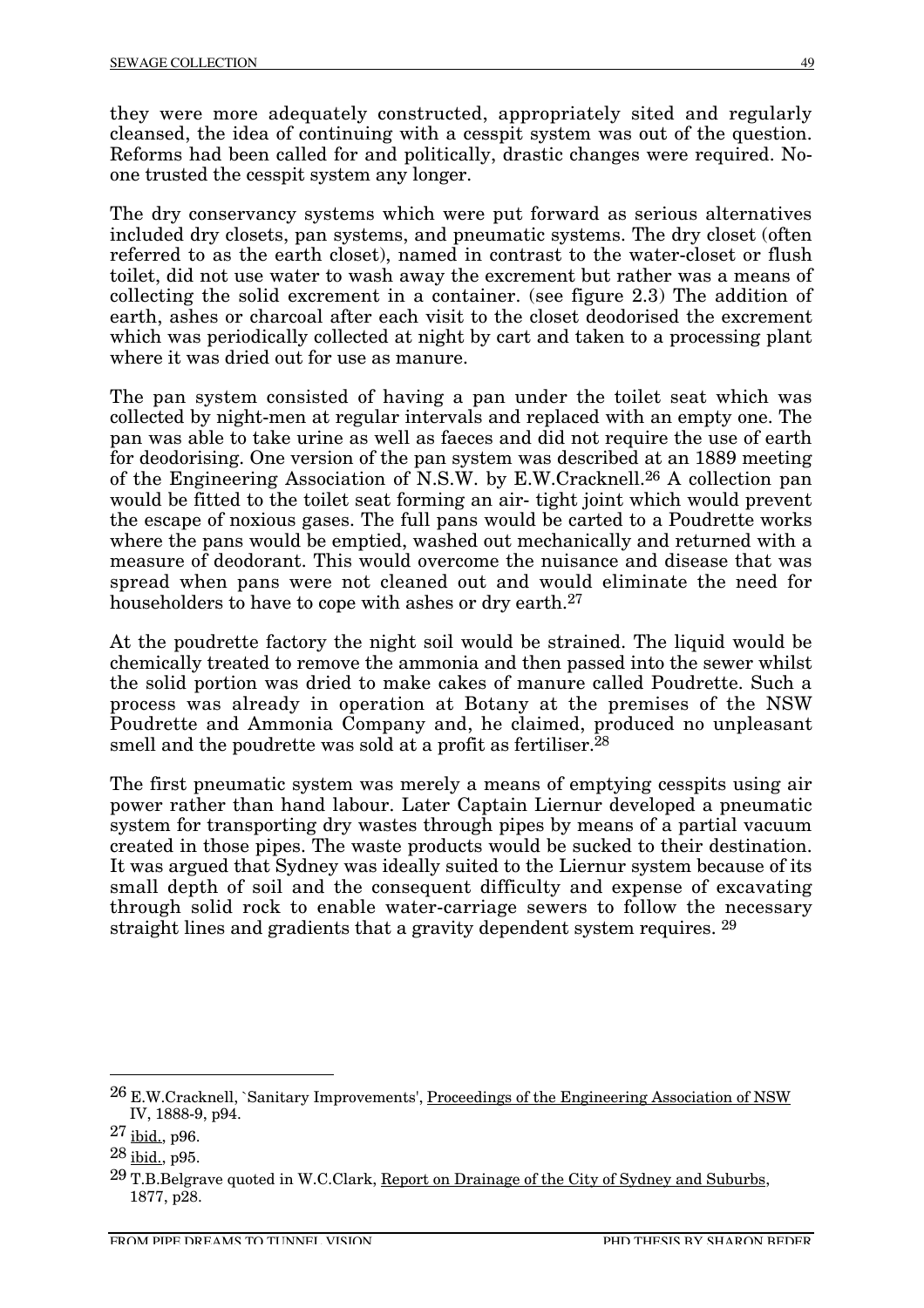# **CONSERVING A VALUABLE FERTILISER**

The main advantage put forward for all dry conservancy systems was their ability to utilise the waste as fertiliser. There was an element of the population in Sydney, as in Britain, that found the idea of utilising the sewage to be an attractive one. Such utilisation was practiced informally in many parts of the world including the industrialising countries.



**Figure 2.3 Earth Closet Advertisement**

It had been the hope of some of the early sanitary reformers that the sewage collected in sewers could be utilised on sewage farms. Chadwick, in Britain, had observed that sewage in Edinburgh was in much demand by the farmers and in his 1842 report and afterwards he persistently advocated the utilisation of sewage. At this time the Herald reasoned that the fact that sewage does not easily mix with sea water was evidence that it wasn't supposed to be put there. Rather it should be used as fertiliser; "We shall not always be able to rob the soil, and give it nothing in return" they warned.30

Despite the popularity of this idea sewers often discharged into watercourses rather than on to sewage farms. In Sydney in the 1850s the City Engineer, conscious that some people would have liked to have seen him utilising the sewage, claimed he had "paid due regard" to the possibility of turning sewage

 <sup>30</sup> ibid.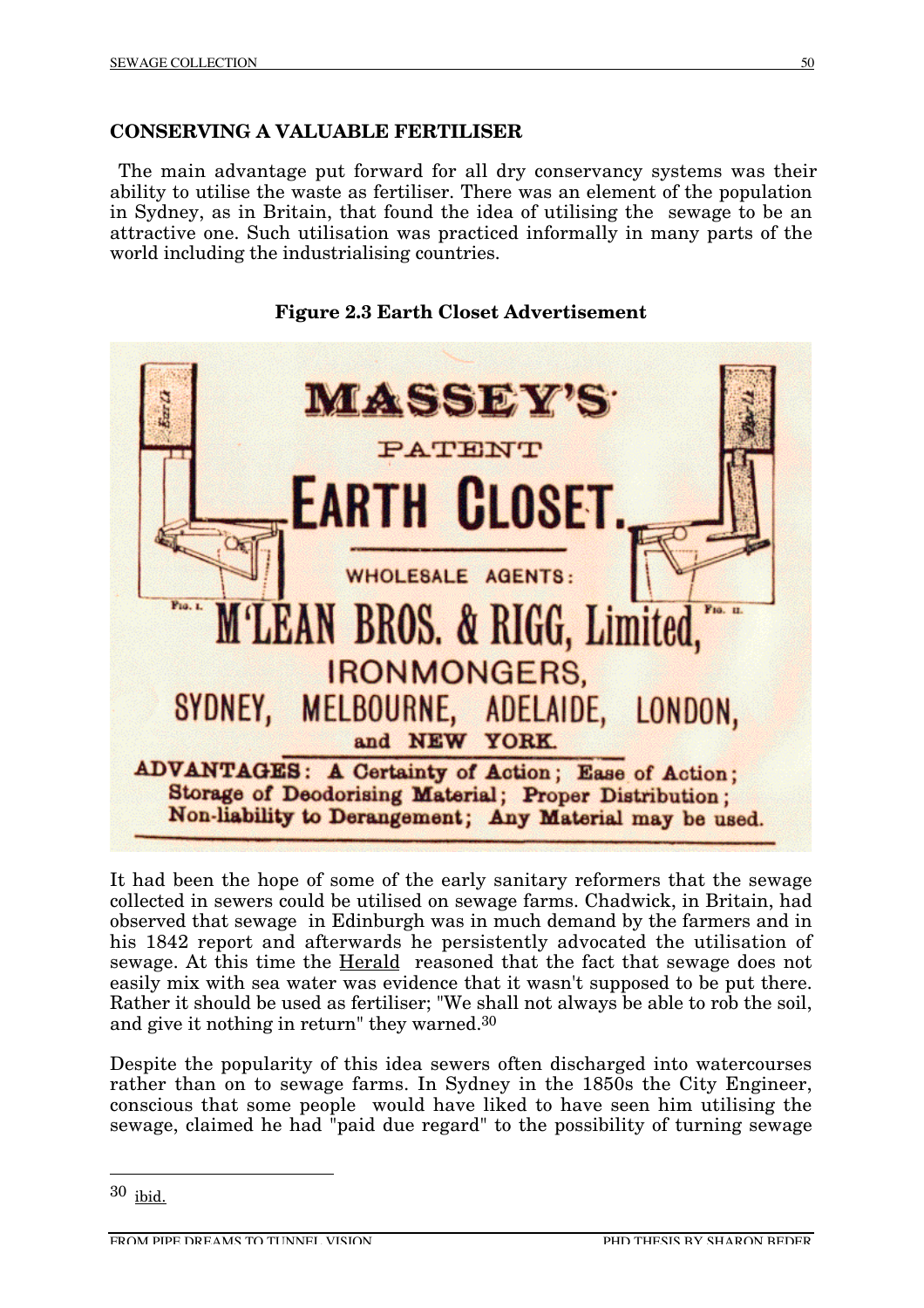into manure and that he realised that this could determine sewage disposal options. Since the use of sewage for manure was so "enveloped" in uncertainty, he had designed the system so that the sewage could be easily discharged to sea if it was found that fertiliser manufacture was not profitable. However Rider was reluctant to engage in manure production because of the uncertain economics and the probable extra cost and lack of immediate profitability of such an operation.31 Rider's successor as City Engineer, Bell, found it necessary a couple of years later to at least plan for the interception of sewage for use as fertiliser in the future because the Governor General was in favour of it.32

Dry conservancy adherents wanted to see human wastes being utilised as fertiliser but they argued that by mixing water with sewage, as occurred in water-carriage systems, the "constituent parts" were spoiled.<sup>33</sup> Moreover, they argued, the use of water-carriage technology limited the area over which fertilizer could be used whereas dry conservancy methods allowed the manufacture of poudrette cakes which could be transported where required. Dry conservancy ensured that "the whole agricultural value of the excrement" was retained and that the resulting manure was in a form in which it could be stored and transported easily.34

Dry conservancy methods were also conservative of water, even if sewers were used for other household wastes, because water would not be required for toilet flushing.35 This was no minor consideration in Sydney which had a history of inadequate water supply. (A Royal Commission into the water supply in 1867 had revealed that some of the most peopled parts of the city were dependent on wells and water carts and that the main supply of water, the Botany swamps, might not be able to meet rapidly accelerating demands for water. When the Sewage and Health Board reported in 1875 they claimed there was a need for drastic improvement in the city's water supply. A scheme to get water from the Nepean River was begun in 1879.36)

The Sanitary Reform League, originally named the League for the Prevention of Pollution of Air and Water, was formed in Sydney in 1880 to press for alternatives to the Sewage and Health Board scheme. They claimed that they were not committed to any system in particular but, in response to the proposed scheme of intercepting the existing sewers and conveying the sewage to the sea, they merely wanted

to ascertain whether, by the light of recent experience in other countries where this question has been carefully considered, another and less objectionable scheme can be devised in place of that adopted by the colonial Government.37

 <sup>31</sup> First Yearly Report of the Commissioners, p28.

<sup>32</sup> Second Yearly Report of the Commissioners, p6.

<sup>33</sup> First Yearly Report of the Commissioners, p28.

<sup>34</sup> U.R.Burke, Sewage Utilization, 2nd edition, E.&F.N.Spon, London, 1873, p21.

 $35$  ibid., p13-21.

<sup>36</sup> David Clark, 'Worse than Physic': Sydney's Water Supply 1788-1888 in Max Kelly (ed), Nineteenth-Century Sydney: Essays in Urban History, Sydney University Press, 1978, pp62- 63.

<sup>37</sup> Sydney Morning Herald, 4th May 1880.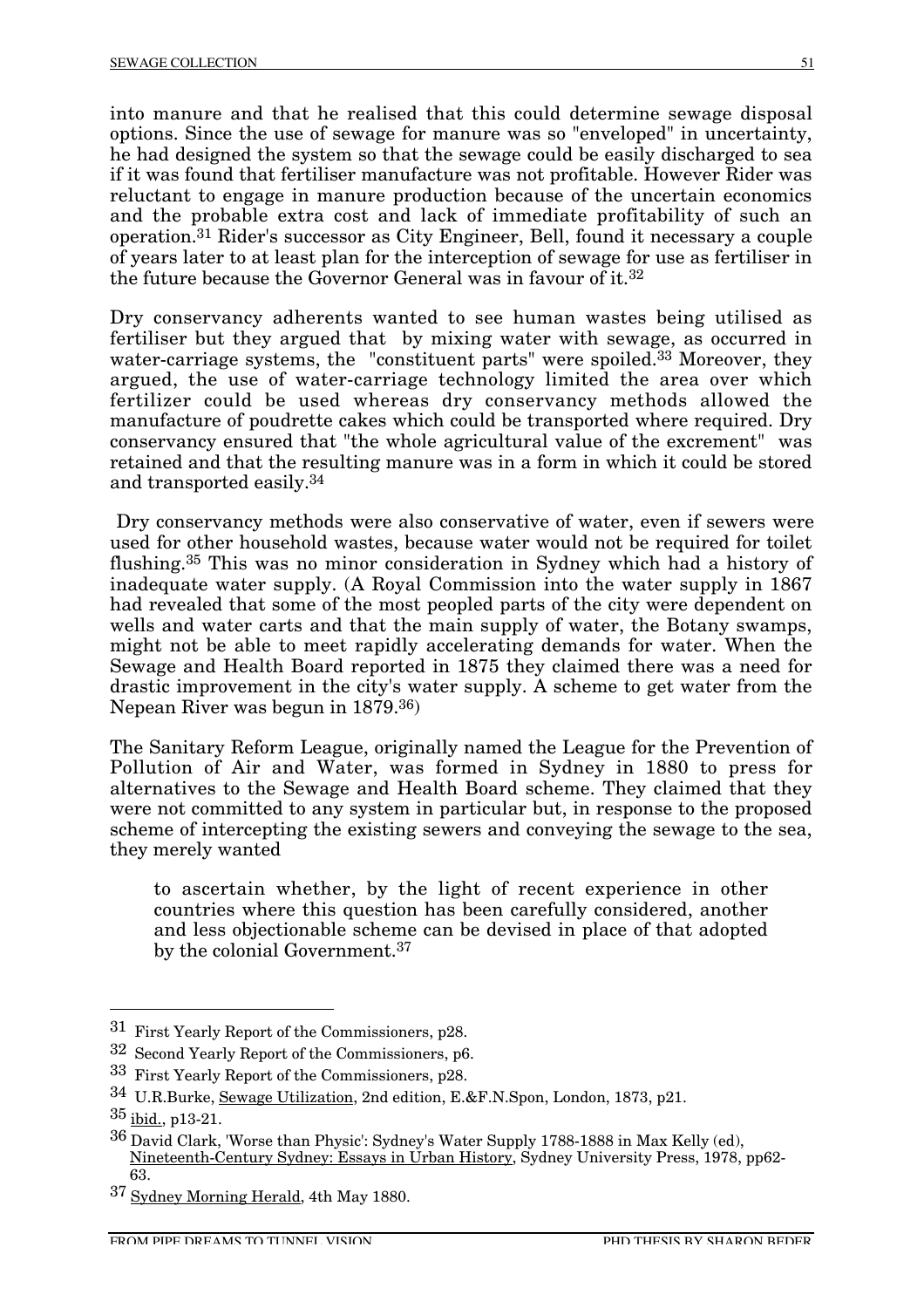Many of the League's members including their founder, Sir James Martin, the NSW Chief Justice, favoured dry conservancy methods and were prominent in pushing the case for dry conservancy.

Part of the push for not throwing away a fertiliser came from utilitarian values. But the economic value of sewage was not universally accepted. The Sydney Sewage and Health Board argued that the manure would be of little value when mixed with the dried earth.<sup>38</sup> This was denied by dry closet enthusiasts such as Martin who claimed personal experience of its value on his own property in the country.39 Promoters of the pan system argued that their system increased the value of the product because it was not mixed with earth. They also argued that the value of the resultant manure meant that the pan system generally covered its costs.40 In a letter read before the Sanitary Reform League Benjamin Backhouse quotes an English sanitary expert:

high authorities, have repeatedly shown the great agricultural value of the ingredients contained in faecal matters, proving by history, analysis, and innumerable experiments, how absolutely indispensable it is to national welfare and to the highest condition of health and life that this great agricultural treasure should not be lost.41

The desire to see sewage utilised seems to have gone deeper than just the utilitarian reason that it might be an economic way of doing things, however. The idea appealed to deeper values, that may have harked back to an agrarian heritage or perhaps a commonsense distaste for wastage. It seems to be a constant theme even in modern day debates over sewage disposal and is not confined to environmentalists.

# **PROTECTING THE ENVIRONMENT**

Dry conservancy advocates criticised water-carriage as a technology that was not only wasteful but also detrimental to the environment and public health. Martin, in a series of letters published in 1880 in the Sydney Morning Herald under the heading "The Pestilence That Walketh in Darkness", criticised the proposed scheme of sewerage because of the air and water pollution it would cause.<sup>42</sup> Air pollution was a particularly damning accusation since it was believed that "miasmas" were responsible for many of the life-threatening diseases around at that time.

Sewer gas was a big problem in the nineteenth century when knowledge of how to trap the gas and prevent its return back into homes and city streets was scarce and workmanship in sewer construction often cheap and shoddy. In Britain some towns imposed fines if houses were connected to main sewers for this very reason and in Manchester the town was converted to "the apparently

<sup>&</sup>lt;sup>38</sup> The Sydney City and Suburban Sewage and Health Board, Third Progress Report, 1875, p3. 39 Sydney Morning Herald, 19th March, 1880.

<sup>40</sup> W.H.Corfield, A Digest of Facts Relating to the Treatment & Utilisation of Sewage, MacMillan & Co, 1871, p57.

<sup>41</sup> Sydney Morning Herald, 15th May 1880.

<sup>42</sup> Sydney Morning Herald, 9th March 1880.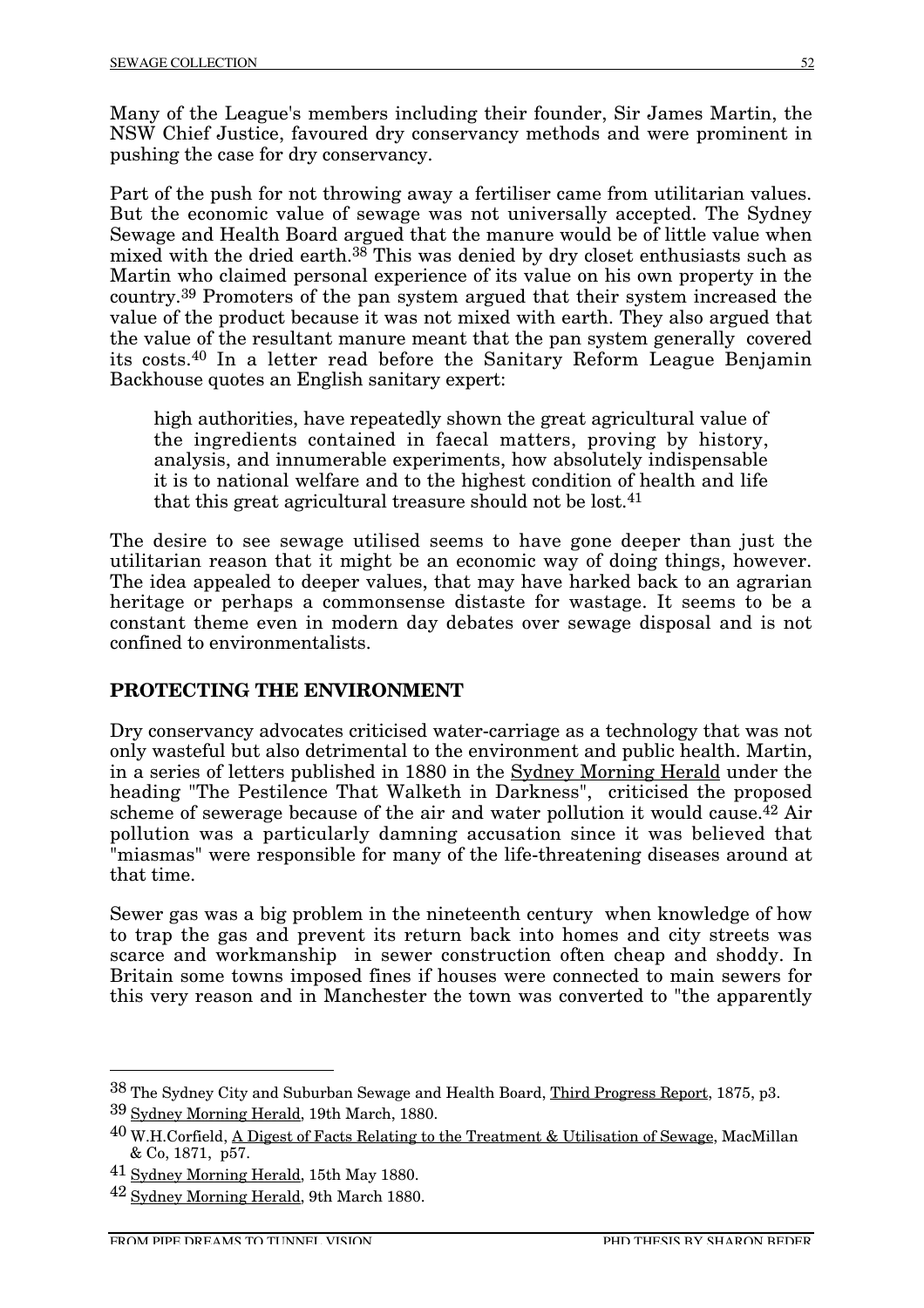safer and more effective dry conservancy method."43 A letter writer to the Herald argued,

A well sewered town may be described as supplied with a system of subterranean retorts, so arranged that the fluids in passing give off the largest volume of gases, which are carefully collected, and then by means of chimney pipes (for house drains serve admirably that purpose), conducted into the very heart of the dwellings.44

In many parts of the world early sewers had been built to carry off stormwater drainage and when they were converted to take sewage they did not cope very well. They were often large diameter (big enough for a person to walk through) brick construction which meant that flows were slow and sometimes stagnant. They were frequently obstructed by large objects or a build up of solids, and faulty joints permitted a substantial amount of subsoil leakage.

In Sydney it was found in 1875 that of 5,400 water closets supplied by mains water, 4,500 had a direct connection between the toilet pan and the water pipe supplying flushing water so that when the water supply was cut off, as it frequently was, toilet waste could be sucked back into the water mains.

The certain consequence of this most unusual arrangement is, that the water supplied to the inhabitants for household purposes is polluted with matter which some high authorities consider too offensive to be admitted even to the public sewers.45

The other big problem associated with water-carriage technology was the nuisance generally created at the point of discharge. Because of cost constraints and a certain measure of ignorance, and particularly because water carriage meant that there was a substantial liquid component to dispose of, most early sewers were discharged into the nearest watercourse. This rapidly led to the fouling of that watercourse which was generally quite close to the town and often the source of water supply for that town or one downstream. In Sydney it was the Harbour which was polluted and this was considered to be a public health threat because of the "miasmas" which were coming off the harbour waters and shores.

The pollution from sewer gases and untreated discharges therefore sullied the reputation of water-carriage systems and a letter to the Herald warned

what a pity then, if youthful blooming Australian cities were to begrime themselves with European folly in the shape of sewage by water carriage with their inevitable melancholy train of cholera, typhus, and exhaustion of the soil.46

One of the main premises of those who advocated dry closets was that the faecal matter was the most dangerous part of the human excrement. Sir James Martin

 <sup>43</sup> Anthony S. Wohl, Endangered Lives: Public Health in Victorian Britain, Harvard University Press, Cambridge, 1983, p102.

<sup>44</sup> Sydney Morning Herald, 15th May 1880.

<sup>45</sup> Sydney City and Suburban Sewage and Health Board, Progress Report, 1875, p1.

<sup>46</sup> Sydney Morning Herald, 15th May 1880.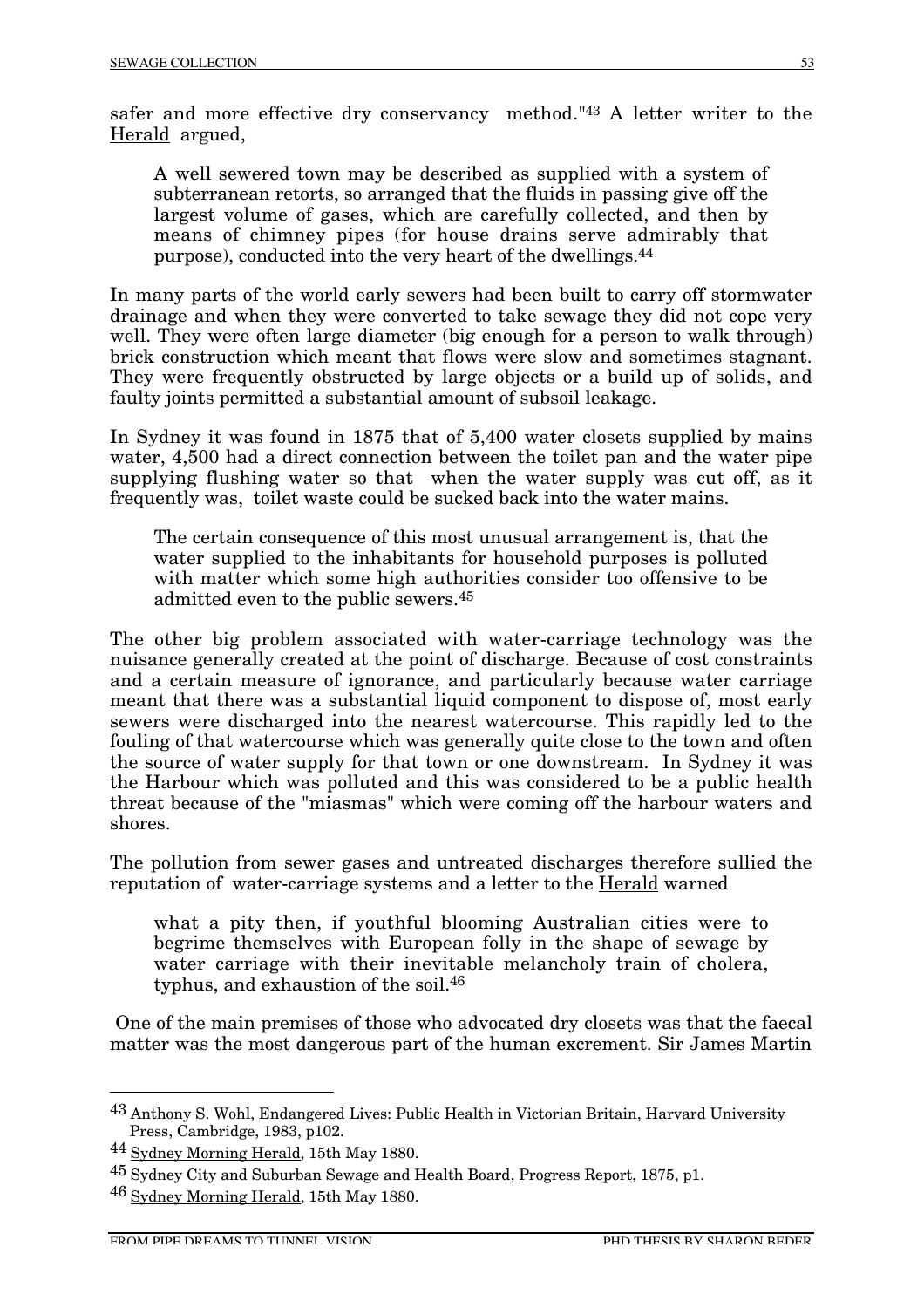wrote, "Nothing is better known than the fact that it is the solid matter that produces the typhoid fever germ - the liquid, by itself, never." 47

By keeping this dangerous component out of the sewers, they argued, the sewers could then be safely used for the remaining liquid portion of the household wastes. In a text used in Sydney in the nineteenth century, U.R.Burke, an English Barrister, reasoned that the remaining sewage could be more easily dealt with at its destination because of its lesser strength and volume. Additionally, Burke argued that faeces, because of their "greasy and highly tenacious nature," made drains difficult to clean.

Although water-carriage was associated with some public health problems the association of dry conservancy methods with the old cesspit system was understandable. Water-carriage at least removed the source of the problem from the home, quickly and efficiently. It was thought that if the sewage was allowed any time to putrefy or decompose it would give rise to 'miasmas'. Therefore if the sewage was allowed to sit around waiting for collection for the purposes of utilisation it would only cause the very problems which sanitary reform was supposed to solve.

The first government committees to consider the disposal of wastes in Sydney used exactly this argument.

Your committee are of opinion, that the use of the Sewers is to carry the filth of the City into the sea as speedily as possible, and that the saving of the sewage [as fertilizer] is a subsidiary matter,..The expense, and to a certain extent, the danger of accumulating matter in Sydney, would in the opinion of your Committee, more than counterbalance any advantages which it could afford.48

Later, in 1875, the Sydney Sewage and Health Board came to similar conclusions about dry conservancy schemes.

Such plans, moreover, all violate one of the most important of sanitary laws, which is that all refuse matters which are liable to become injurious to health should be removed instantly and be dealt with afterwards. With all these plans it is an obvious advantage on the score of economy to keep the refuse about the premises as long as possible. 49

This principle that sewage must be rapidly removed is also alluded to and emphasised in many learned papers given before the Royal Society of N.S.W. and the Australasian Association for the Advancement of Science up to the turn of the century.50

 <sup>47</sup> Sydney Morning Herald, 19th March 1880.

<sup>48</sup> Select Committee, Sydney Sewerage and Water Appropriation Bill, 1854, p6.

<sup>49</sup> Sewage and Health Board, Third Progress Report, p6.

<sup>50</sup> for example, Joseph Bancroft, 'Various Hygienic Aspects of Australian Life', Australasian Association for the Advancement of Science I, 1887, pp532-3; George Gordon, 'Household Sanitation', Australasian Association for the Advancement of Science II, 1890, p688; J.Trevor Jones, 'Sanitation of the Suburbs of Sydney', Royal Society of NSW 20, 1886, pp362-3; J.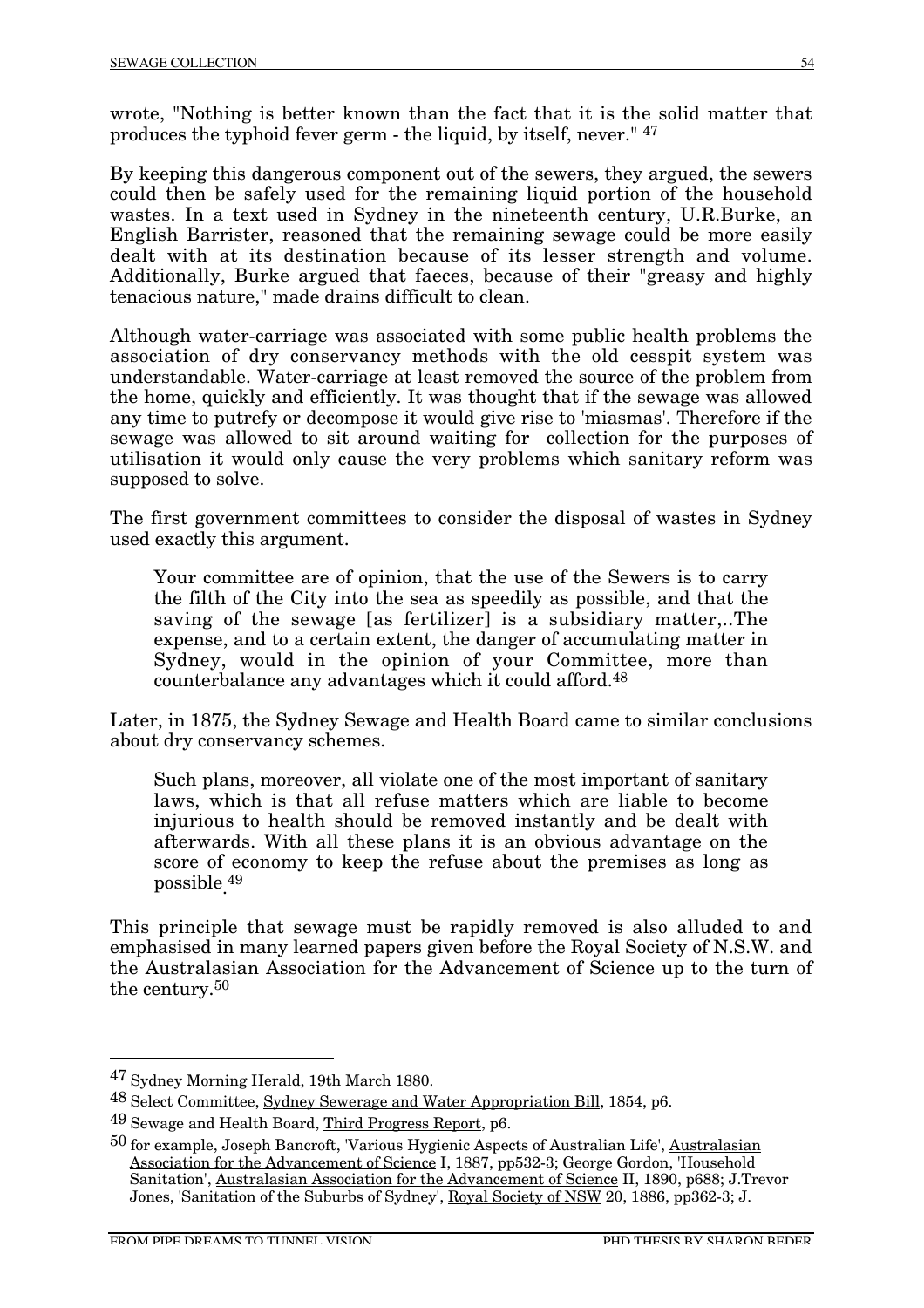## **ARGUMENTS OVER EFFICACY**

The relative merits of the various schemes being proposed were difficult to evaluate because they were all fairly new and therefore experimental. One Sydney engineer complained that almost all books and pamphlets on the subject were biased, producing "the most hopelessly confusing discrepancies in all values and quantities."51 The confusion was not only because of bias but also because there was no agreed upon criterion for such an evaluation. Whilst scientists may judge their theories according to how closely their empirical results accord with those predicted, technology has no intrinsic goal and therefore no intrinsic measure of efficacy. Evaluation policies develop as a field of technology matures and according to David Wojick, these may include scientific theories, engineering principles, rules of thumb, legislation, professional standards and moral precepts.52

The efficacy of a technological process or the question of whether it "works" are concepts that are relative to social objectives and the aims and purposes of those who advocate the technologies involved. What counts as working has to be socially negotiated<sup>53</sup> and criteria of effectiveness vary depending on a person's domain of interest.54 Often technologies are assessed according to set standards or what Edward Constant has called "traditions of testability". Such traditions embody norms such as the overt commitment to objective, scientific, replicable and public testing. He argued that traditions of technological testability permit practitioners to know which designs and modifications represent progress by helping them to see how closely they are approaching the ideal.<sup>55</sup>

It is important to note that traditions of testability or standards must either result from a consensus of opinion or be imposed by a body, whose authority is commonly accepted. Unfortunately when there is no agreement about competing technologies, or even the primary objectives of such technologies, as was the case with water-carriage and dry conservancy technologies, then agreement about standards and criteria of efficacy cannot be reached and the relative worth of each technology cannot be decided on the basis of "efficacy" alone.

There were places in Australia and overseas that were using the earth-closet system to some degree but these examples were used by people on both sides of the debate to prove the success and the failure of such a scheme. Burke, for example, claimed that earth closets of the type invented by Mr Moule, which automatically dropped the earth onto the excretion, had been used successfully in India and he quoted an English report that listed the advantages of the earth

Ashburton Thompson, 'Sewerage of Country Towns: The Separate System', Royal Society of NSW 26, 1892, p133.

<sup>51</sup> Sewage and Health Board, Third Progress Report, p6.

 $52$  David, Wojick, 'The structure of technological revolutions' in George Bugliarello & Dean Boner (eds), The History and Philosophy of Technology, University of Illinois Press, 1979, p240.

<sup>53</sup> John Law, 'International workshop on new developments in the social studies of technology', *4*S Review 2(4), 1984; p9.

 $54$  Ruth Schwartz Cowan, 'The consumption junction: a proposal for research strategies in the sociology of technology' in Wiebe Bijker, Thomas Hughes and Trevor Pinch (eds), <u>The Social</u> Construction of Technological Systems: New Directions in the Sociology and History of Technology, MIT Press, 1987, pp261-280.

<sup>55</sup> Edward Constant, 'Scientific theory and technological testability: science, dynometers, and water turbines in the 19th century<sup>'</sup>, Technology and Culture. 24(2), April, 1983, pp183-198.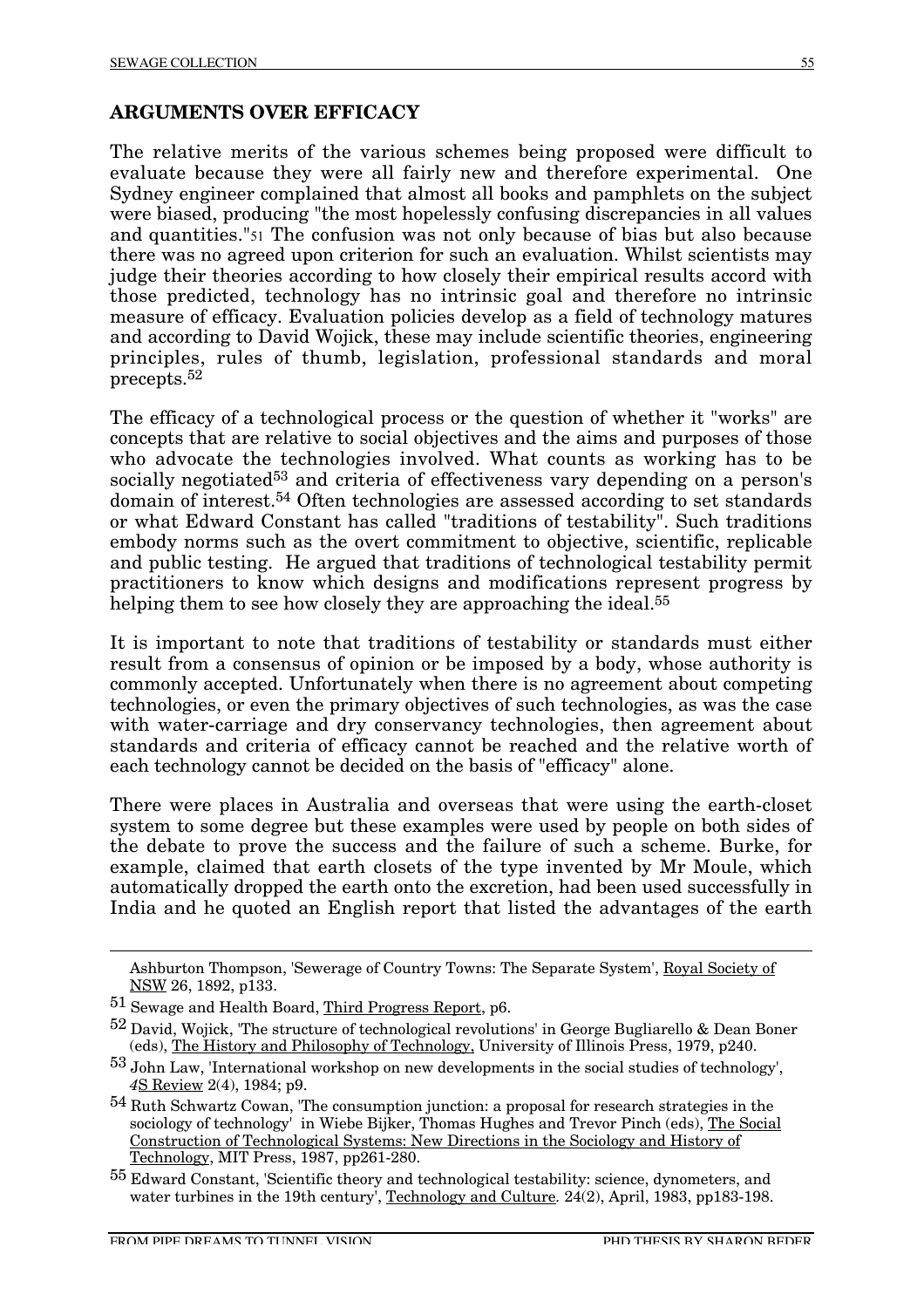closet system including the cheaper cost and easier maintenance of earth closets when compared to water-closets and the easier utilisation of the manure.<sup>56</sup>Sir James Martin and others cite successful uses in New Jersey, Paris and Stockholm and also Balmain.57Conversely the Sydney Morning Herald argued that the earth closet had been tried in Balmain, Manly, Melbourne and Brisbane without success.<sup>58</sup>

Often the criticisms on both sides were based on the worst representative cases of each others schemes; dry-closets that were shared among far too many people; night-soil collection that was not properly supervised nor regulated; poorly constructed sewerage schemes. For example a Sydney engineer advocating water-carriage sewers, J.B. Henson, admitted that the results of many sewerage systems had been unsatisfactory but he argued, these were designed by people who did not understand sanitary principles. The **Herald argued** 

It is not fair to compare the principle of water carriage, when badly worked out with that of the earth-closet system, carried out under imaginary, and in our case unattainable conditions. *59*

The debate should also be considered in the context of crisis. The tendency not to implement new systems of technology in the public sector until a crisis makes it no longer possible to put off the inevitable reforms means that such decisions are made when there is little time or flexibility for pioneering uncertain alternatives.

An objection made by the Sydney Sewage and Health Board against earth closets was that it would be practically impossible to get enough "thoroughly dried and sifted earth of the proper quality." The quantity of refuse, enormously inflated by the earth would be impossible to dispose of. These points were especially true if bedroom slops (liquid excreta) were allowed into the earth closets. If they weren't then sewers would still be required and would be just as contaminated as before.60 The advocates of dry conservancy paid little attention to how the urine of the population would be dealt with.

Dry closet advocates did not expect the dry closets to cater for liquid wastes. The problem of obtaining dry-earth was one that was countered by the claim made by an engineer in a letter to the editor that ashes and street sweepings were even better deodorising agents and at that time were available to every household. These ingredients would have to be carted away as refuse anyway.<sup>61</sup>

The relative economics of the various schemes was another hotly debated issue. The dry conservationists argued that their schemes were more economical because of the value of the manure which would be sold, the savings in water and the lesser treatment that the remaining sewage would require. The value of the manure was a particularly indeterminate matter, and there was little agreement either on its efficacy in improving farm yields or on the price that it would fetch.

 <sup>56</sup> Burke, Sewage Utilization, pp14-21.

<sup>57</sup> Sydney Morning Herald, 16th March 1880, 19th March 1880, 24th March, 1880.

<sup>58</sup> Sydney Morning Herald, 13th March 1880, 9th April 1880

<sup>59</sup> Sydney Morning Herald, 13th March 1880.

<sup>60</sup> Sewage and Health Board, Third Progress Report, p3.

<sup>61</sup> Sydney Morning Herald, 24th March, 1880.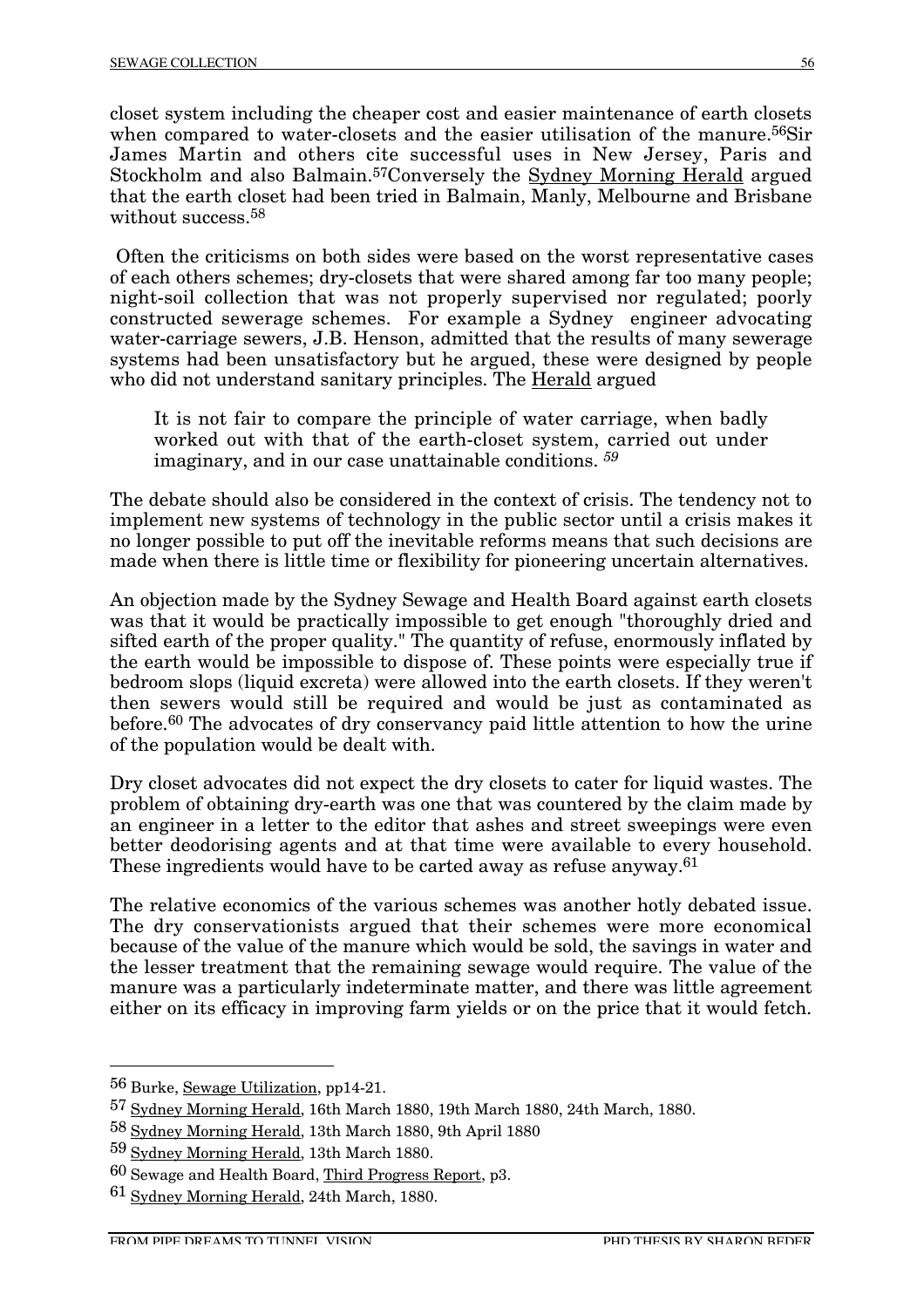Moreover the price that it could be sold for at the time did not reflect the longterm value to the soil. In the relatively young colony of N.S.W. the land had not yet been overworked and deprived of many of its nutrients and fertilisers were not as much in demand then as later. The cost of artificial fertilisers to the farmers was not considered to be a cost that should be attributed to watercarriage systems. The cost of transporting the sewage or poudrette to the farmer, however, was included in the costs of dry conservancy methods and this was one of the key factors in depriving the manure of any value. 62

Advocates of the Liernur pneumatic system argued that their system would be cheaper because small pipes could be used with a minimum of excavation and easier access for maintenance of the pipes that would be near the surface.63 The costs of creating a vacuum compared favourably to the cost of pumping the sewage up from low-lying areas and up to the surface for treatment in a watercarriage system. Ventilation shafts would be unnecessary because there would be no build up of sewer gases and flushing of the pipelines would be unnecessary because of the high velocity of any liquids passing through the pipes, thus saving on water.64 A water carriage system, excavated deep into the rock would be difficult and expensive to repair. Liernur's system of pneumatic pipes would be cheaper to build, easier to maintain and easier to expand as population grew because its parts were "susceptible of independent action".65

On the other hand water-carriage proponents argued that because dry conservancy methods did not deal with the large quantities of liquid household wastes, sewer systems would still have to be built and therefore the cost of dry conservancy methods were always additional to the cost of a sewerage system. This argument was made at a time when it was supposed that a combined system of drainage and sewage pipes would suffice for a city.66 Later it was found that separate systems were required and it is uncertain how this consideration may have influenced the argument.

The operating costs of sewers were definitely lower than those of pan and dry closet systems because of the labour involved in the latter, especially when the labour required to enrich the manure and transporting it to farm land were considered. Moreover, sewerage systems were paid for on a completely different basis from cesspit, pan and dry closet systems which were paid for individually. Sewerage systems were paid for by the municipality or city and the capital cost was spread over a number of years through bond issues and loans.

However, the pan system was used in Sydney suburbs for many years, some until quite recently, as a cheaper, 'temporary' alternative to sewers. The very substantial cost of sewerage schemes made it difficult to argue for them on the

 <sup>62</sup> for a U.S. analysis of sewage as fertiliser see Joel Tarr, 'From City to Farm: Urban Wastes and the American Farmer', Agricultural History XLIX(4), Oct 1975, 598-612.

<sup>63</sup> E.M.de Burgh, Report on the Liernur Pneumatic System of Sewage Collection, NSW Legislative Assembly, 1905, p1217.

<sup>64</sup> ibid.

<sup>65</sup> T.B.Belgrave quoted in W.C.Clark, Report on Drainage of the City of Sydney and Suburbs, p28.

<sup>66</sup> for an analysis of decision-making between separate and combined systems of sewerage see Joel Tarr, 'The Separate vs. Combined Sewer Problem: A Case Study in Urban Technology Design Choice', Journal of Urban History 5(3), May 1979: 308-339.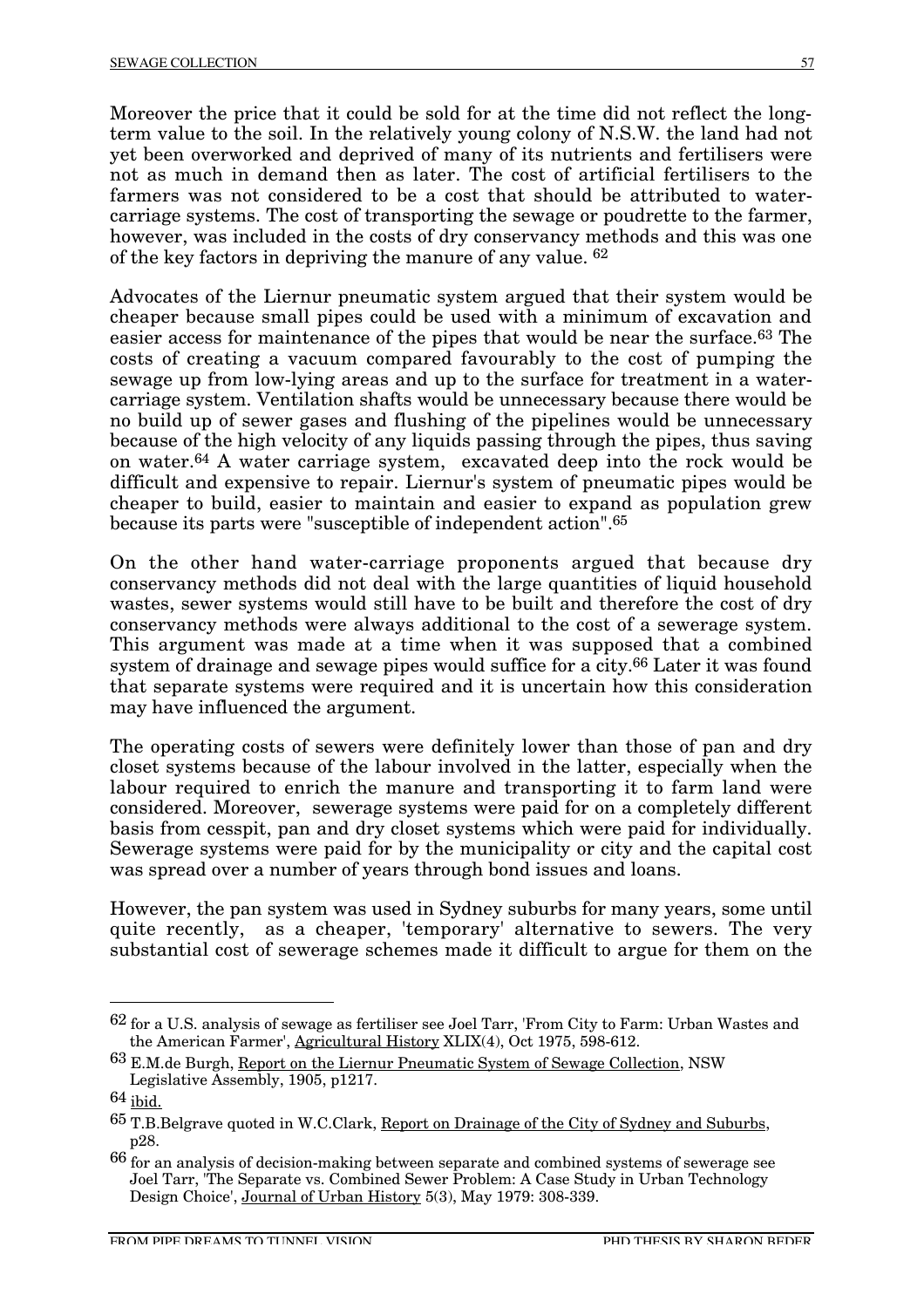basis of cost savings. However, the fact that Sydney had already invested a large amount of capital in water-carriage technology (and that capital had been extracted from the rate-payers with great difficulty) before these debates came to the fore. Moreover there were people in high positions who would have baulked at starting all over and especially since this would have meant admitting that earlier decisions had been wrong.

Earlier decisions had in fact set in place the beginnings of a technological system which was set to expand and grow. Such a system, as described by Thomas Hughes in his work on electricity generation, $67$  encompasses not only physical equipment but also organisations, professional allegiances, legislative artifacts and scientific components. Such a system develops a momentum that is a powerful conservative force ensuring that development takes place in certain directions that were consolidated early in the system's formation. By the 1870s and 1880s the Sydney sewerage system had accumulated some organisational and financial momentum which made it difficult for dry conservationists to alter its direction.

Another, perhaps more pressing, reason for the triumph of sewers over closets and pans lies in the opportunities they offered in terms of planning and control.

#### **ORDER, SOCIAL CONTROL & PROGRESS**

The Sydney Sewage and Health Board argued that Dry Closets were unsuitable for large towns because it was practically impossible to secure proper management of the earth-closets and this was necessary to prevent the closet becoming "a filthy and dangerous nuisance".68 Professor Corfield, an acknowledged English authority in sanitary matters and a medical man by training, also pointed to the problems that would ensue if the contents of the earth closet were to become moist because liquids had been added or the air was very damp.69 Other management problems included getting people to apply the dry earth or ashes in sufficient quantity and detail to their excrement. Corfield argued that "decent people" managed their dry closets so that they were clean and inoffensive but was of the opinion that

the lower classes of people cannot be allowed to have anything whatever to do with their own sanitary arrangements: everything must be managed for them.70

The Herald claimed that the danger with earth closets arose from the "ignorance, the recklessness, or the neglect of the people" which could only be fixed with generations of public education, not just public organisation and regulation.71 Dry closet enthusiasts admitted that the earth system failed in some places because "of a want of ordinary skill or an absence of efficient supervision such as

 <sup>67</sup> Thomas Hughes, Networks of Power: Electrification in Western Society, 1880-1930, John Hopkins University Press, 1983.

<sup>68</sup> ibid., p3.

<sup>69</sup> W.H Corfield, Sewerage and Sewage Utilization, D.Van Nostrand, New York, 1875, p52.

<sup>70</sup> Corfield, The Treatment and Utilization of Sewage, pp31-2.

<sup>&</sup>lt;sup>71</sup> Sydney Morning Herald, 13th March 1880.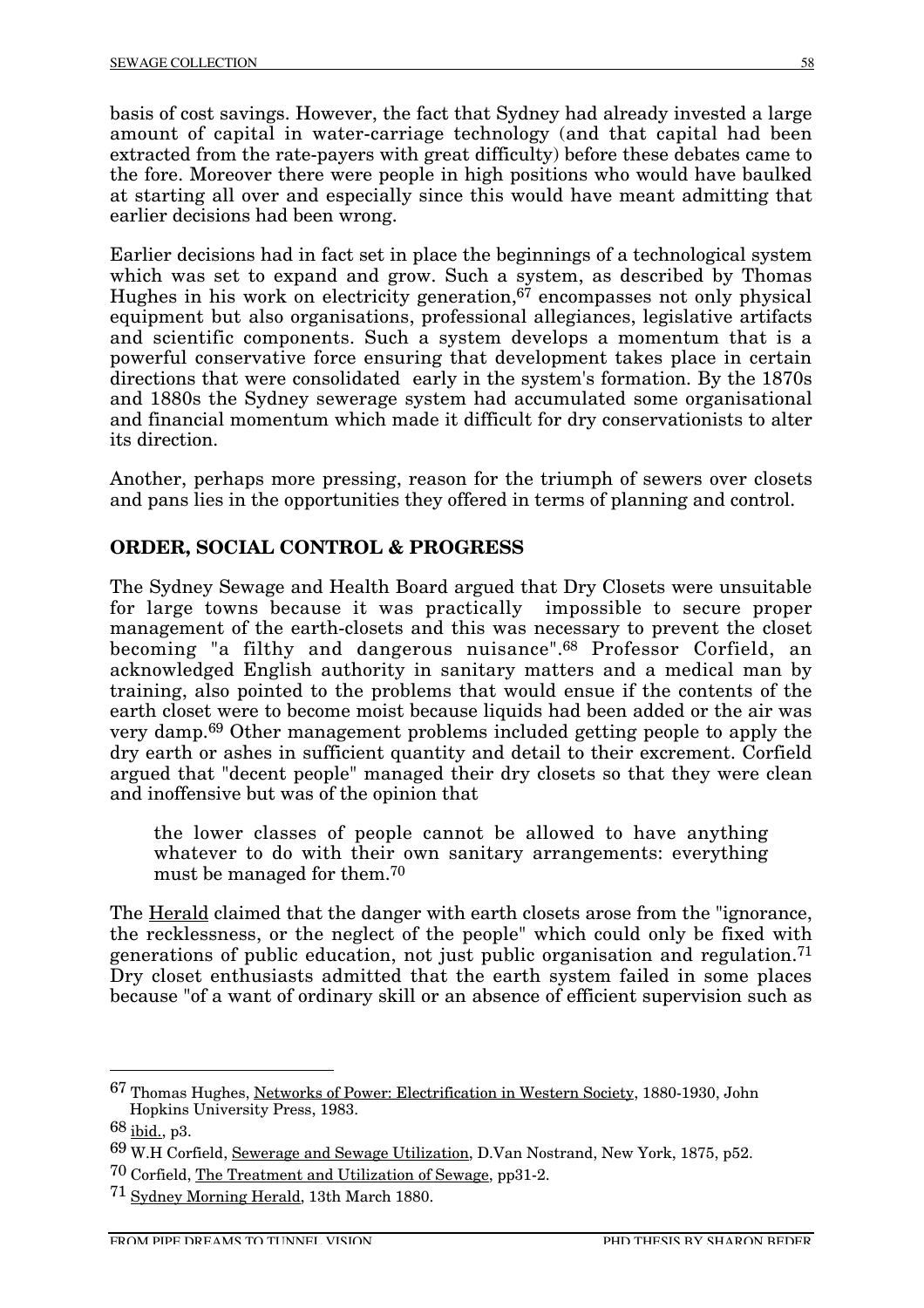would cause any other scheme to fail."72 And indeed proper management was also a problem with water closets when they were first introduced.

The ordinary water-closet is obviously unsuited for careless and wantonly mischievous people. The pans get broken, the traps choked up, the water is left running on continually from the tap, or the tap is broken and leaks wastefully; in frosty weather there is no water, and the consequence is that the closets become filthy and stinking.73

These problems, which were so readily blamed on the carelessness of the poor, arose because poor families were forced to share both earth and water closets with several other families and because of a lack of education about their use. An 1885 British survey found that 90% of houses inspected had broken or unflushable water closets, and five years later it was found that of 3000 houses inspected only 1% did not have plumbing or draining defects.74

Despite the problems with water closets, they were being installed by the affluent before water-carriage disposal systems were even available. As the most modern of conveniences they were regarded as a more desirable device. They were relatively simple and automatic to operate and they removed the offensive matter from sight and from inside the home immediately. This was an important consideration given the association of the proximity of excrement and its smells with disease so recently implanted in the minds of the middle classes. Corfield described the reluctance of people in England to use earth closets that had been installed. Many preferred to continue using the privy vaults and cesspits in their back yards because they considered the use of an earth closet close to their dwelling rooms to be unhygienic.75

In some ways the introduction of water closets and piped water supplies encouraged the subsequent adoption of water-carriage methods of removal. Significantly, water-carriage systems offered more potential for control and were therefore more attractive to the authorities in Sydney and also in many other cities around the world. Although the actual toilet might remain a private responsibility and therefore be subject to abuse, the automatic nature of the flush toilet removed the need for individual decision making about when and how to remove sewage from the home76 and the collection, carriage and disposal was necessarily a centralised, government controlled activity. Jon Peterson, an American writer, observed that the old private-lot waste removal system "epitomized the piecemeal, decentralized approach to city building characteristic of the nineteenth century." 77

Water-carriage systems, as advocated by sanitary reformers and government authorities, required an integrated system of underground pipes that were

 <sup>72</sup> Sydney Morning Herald, 19th March 1880.

<sup>73</sup> Corfield, The Treatment and Utilization of Sewage, p118.

<sup>74</sup> Wohl, Endangered Lives, p102.

<sup>75</sup> ibid., p88.

<sup>76</sup> Tarr et al, 'Water and Wastes', p234.

<sup>77</sup> Jon A. Peterson, 'The Impact of Sanitary Reform Upon American Urban Planning, 1840-1890', Journal of Social History, vol 13, Fall 1979, p85.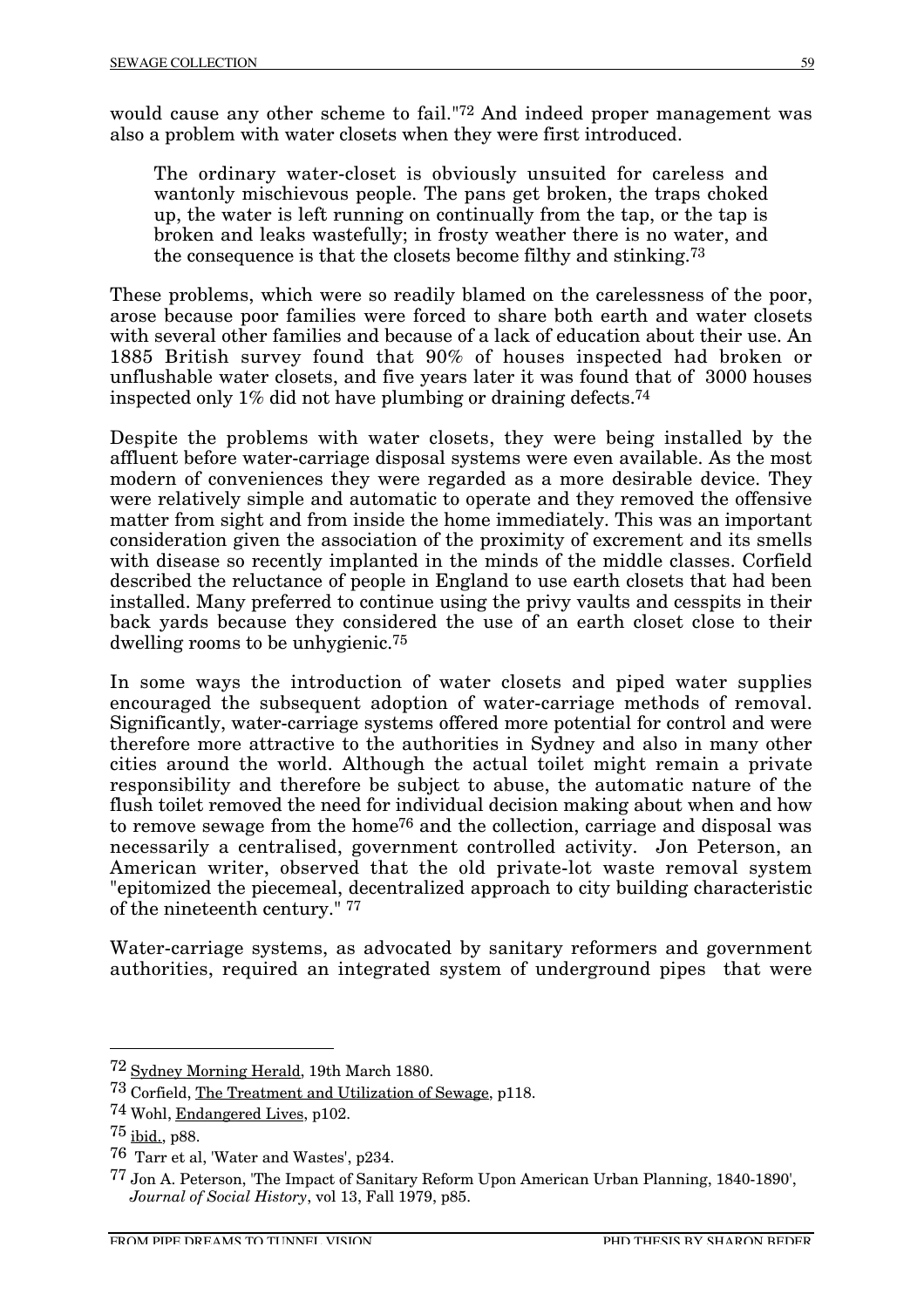planned, engineered and coordinated with reference to a larger, city-wide plan.78 Political boundaries could not fragment a sewerage scheme, rather local councils were forced to give authority to more centralised government bodies in the realm of waste disposal once water-carriage systems were adopted. Water-carriage, with its scale economies, capital intensiveness and need for central administration "was an important factor in facilitating governmental integration."79

The visible signs of dirt and disease would be removed from the city streets once and for all and this was an important step in cleaning up and ordering the city environment. A letter to the editor describes how dry closet and pan systems fill the streets with their operations.

The waggons are encountered in the streets, both night and day, and pedestrians, with the utmost unanimity, pass by on the other side, notwithstanding that the men when carrying the pans to the waggons, put on each an iron cover. Letters of complaint frequently appear in the newspaper, also house property in the neighbourhood of the depots has considerably depreciated in value, and numbers of the houses are without tenants.80

 People didn't like the frequent visits of the scavengers or "night men" who often had to traipse through the house and were said to be an inconvenience to householders.<sup>81</sup> The Sydney Morning Herald went even further, arguing that to retain any measure of control over dry closets it would be necessary for delivery and collection to be by

a process of domiciliary visitation by men armed with authority to see that this portion of the domestic arrangements of every house was properly attended to. The people would live under the visitation and supervision of an army of scavengers.<sup>82</sup>

Water-carriage offered not only a government controlled solution to sewage collection but also one that was automatic and therefore not dependent on armies of scavengers or night-cart men. The dry earth and pan systems were dependent upon cartage and manual labour. The replacement of a labour intensive system with a capital intensive one seemed to be in line with progress and technological advancement in other areas of life. The Quarterly Review in England argued,

Tube-drainage is therefore cheaper than cesspool-drainage, for the same reason, and in the same degree, that steam-woven calico is cheaper than hand-made lace. The filth and the finery are both costly, because they both absorb human toil; the cleanliness and the calico are alike economical, because they are alike products of steam-power.83

 <sup>78</sup> ibid., p84.

<sup>79</sup> Tarr et al,'Water and Wastes', p252.

<sup>80</sup> Sydney Morning Herald, 19th April 1880.

<sup>81</sup> Corfield, The Treatment and Utilization of Sewage, p 33.

<sup>82</sup> Sydney Morning Herald, 26th March 1880.

<sup>83</sup> F.O.Ward, 'Sanitary Consolidation-Centralization-Local Self-Government', Quarterley Review 88, 1850, p479.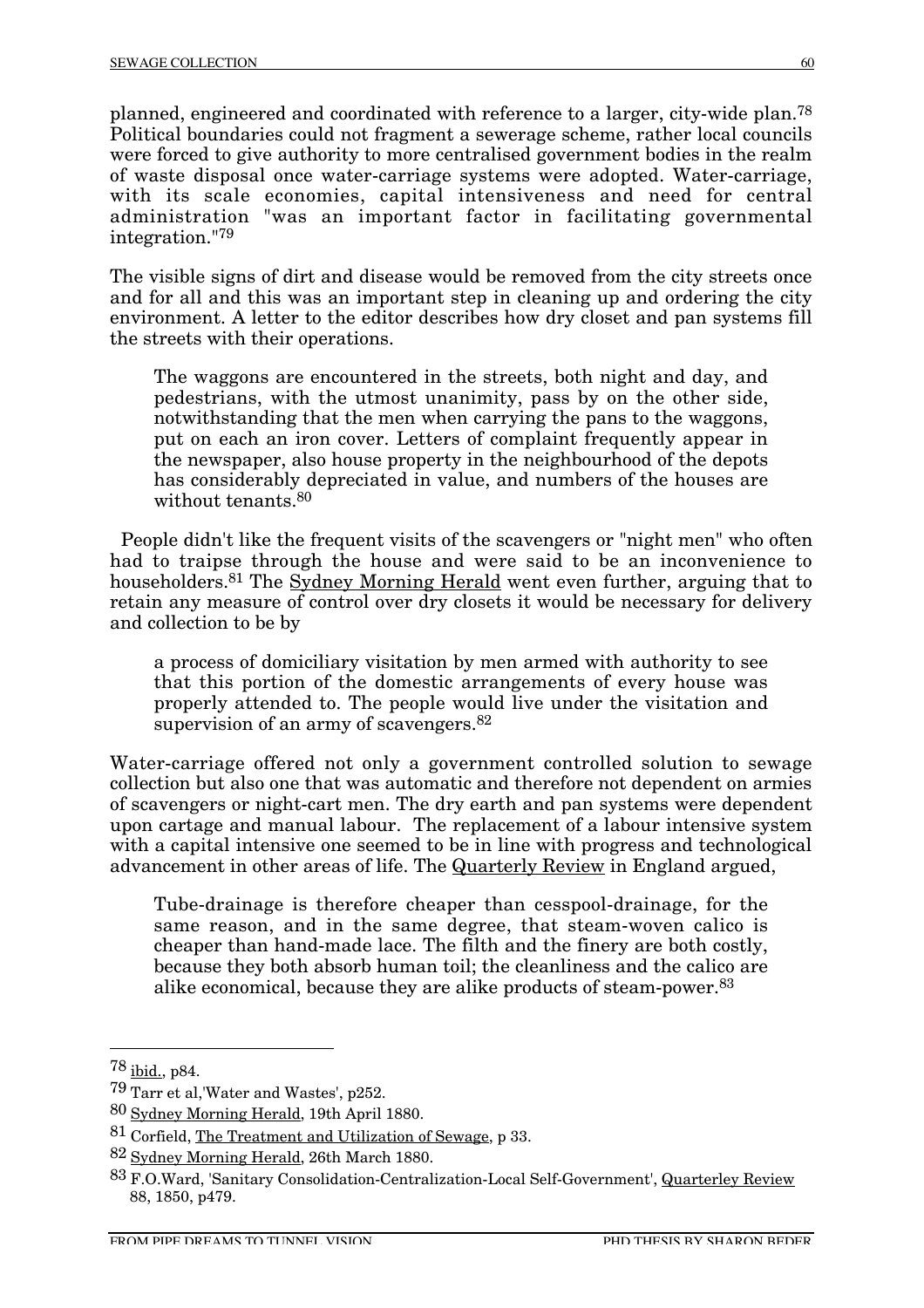The widespread belief that progress ensued from technological change and modernisation, also linked water-carriage technology to urban progress. Sewers, despite their ancient heritage were seen to be more scientific than dry conservancy systems which seemed in turn to be somewhat primitive. Florence Nightingale observed in an 1870 Indian Sanitary Report that

The true key to sanitary progress in cities is, water supply and sewerage. No city can be purified sufficiently by mere hand-labour in fetching and carrying.

As civilization has advanced, people have always enlisted natural forces or machinery to supplant hand- labour, as being much less costly and greatly more efficient.84

The progressive image of sewerage systems and their very real effect in cleaning up cities had a significant effect on the development of a city, especially where it was in competition with other cities for population and investment. It was generally recognised that connection to a sewerage system increased real estate values and it has been argued that businessmen in some places considered sewerage works and water supply as "business investments in the projection of a favourable urban image."85 The impact on health, although clear in other cities, was not so marked in Sydney until after 1880 if one considers the death rate. (see figure 2.4)

#### **ENGINEERS AND PROFESSIONAL CONTROL**

The image of water-carriage technology as scientific and progressive was fostered by engineers whose professional image was thereby enhanced. The debate over methods of sewage collection was not confined to engineers but was readily taken up by doctors and lawyers, military men, architects and non-professional members of the public.

Water-carriage was almost universally endorsed by government officials, local councils and by the various professional groups in Sydney. The Royal Society of N.S.W. resuscitated its sanitary section in 1886 and in papers given by Trevor Jones, the City Engineer, F.H.Quaife, M.D, J. Ashburton Thompson, M.D, Chief Medical Inspector, John Smail, M.Inst.C.E of the Government Sewerage Department and other doctors and engineers water-carriage sewerage systems were discussed with the assumption that they were the only solution to the problem. Dr Ashburton Thompson did discuss scavenging and poudrette manufacture but he made it clear that such measures were temporary solutions pending the sewerage.86

The Sanitary Science and Hygiene Section of the Australasian Association for the Advancement of Science also received papers on matters concerning sewage disposal. These papers were usually given by medical men and engineers,

<sup>84</sup> quoted in The Sydney City and Suburban Sewage and Health Board, Third Progress Report, 1875, p6.

<sup>85</sup> Joel Arthur Tarr and Francis Clay McMichael, 'The Evolution of Wastewater Technology and the Development of State Regulation: A Retrospective Analysis' in Joel A.Tarr, ed, Retrospective Technology Assessment-1976, San Francisco Press, 1977, p176.

<sup>86</sup> J. Ashburton Thompson, 'Aids to Sanitation in Unsewered Districts: Poudrette Factories', Royal Society of NSW 23, 1889, pp450-65.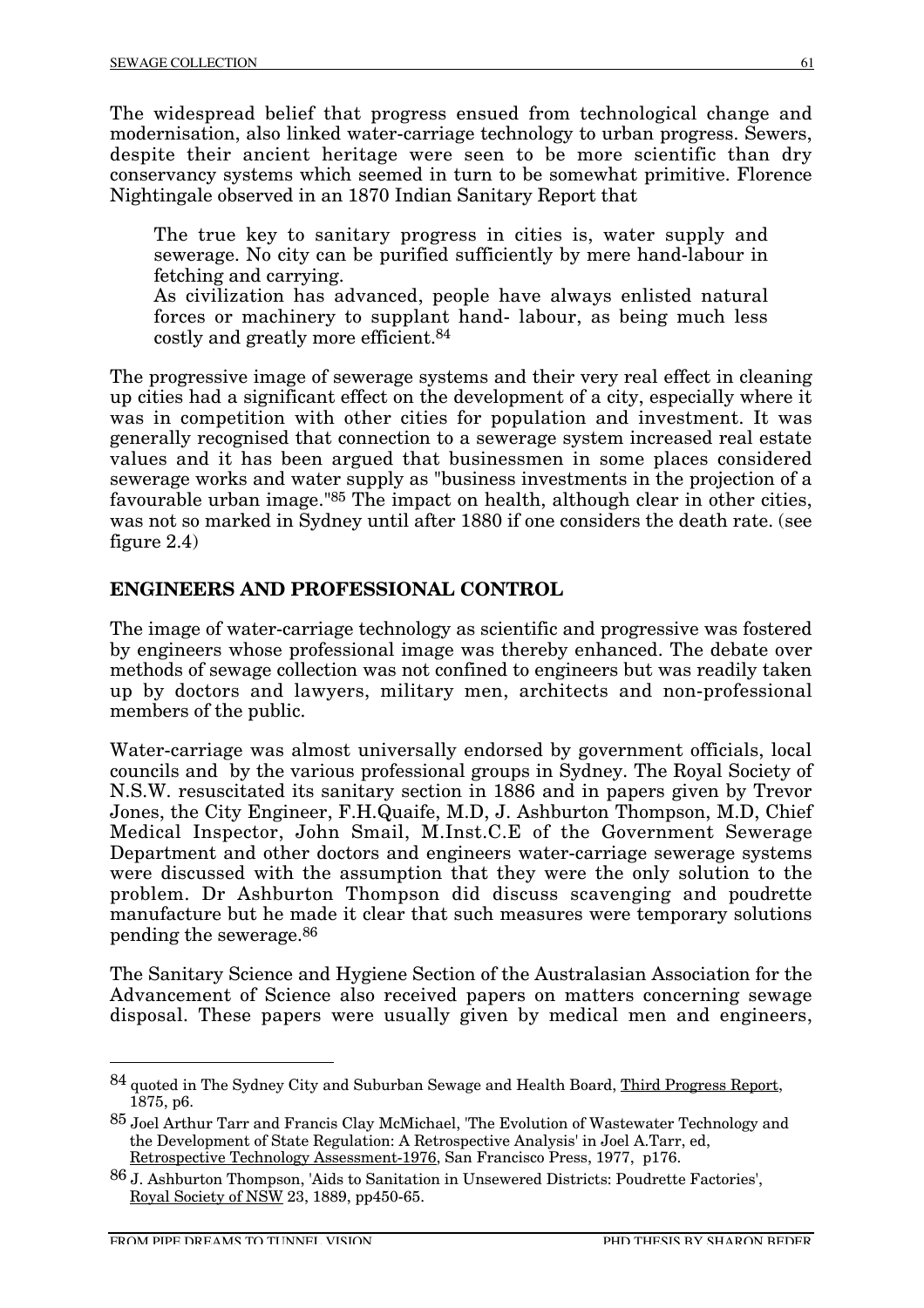including government engineers and university professors, who favoured the water- carriage sewerage system. A notable exception was an 1891 paper delivered by Benjamin Backhouse, H.A.R.I.B.A, Chairman of the City of Sydney Improvement Board which favoured Captain Liernur's Pneumatic System.87

Obviously engineers did not have a monopoly of control over sanitary decisions at this stage and a person who was trained in almost any field could make their name as a sanitary expert merely by studying the issue carefully and writing about it. Engineers were however closely associated with large-scale public works, the construction of tunnels and the laying of pipes, and overseas engineers were carving out a profession for themselves in the area of sanitation. That sewers had for some time been considered to be an engineering domain, even if the quality of work and financial management of it was subject to question from government, is clearly seen in the early stages of the construction of Sydney's sewerage system.

The reform measures pushed by sanitary reformers in the nineteenth century were largely technological and the development of new technologies associated with water supply and the water-carriage of sewage offered the opportunity for a new professional group to form which claimed to have specialised knowledge in the field. In the 1870s two British civil engineers published books with the term "sanitary engineering" in their titles. This was followed shortly after by an American book.88

At first sanitary engineering was loosely defined and included plumbers and others in the sanitary field who were not engineers but it soon started to define itself "more explicitly in a scientific and disciplinary sense".89 The push for sewerage to be seen as scientific was exemplified at a Sydney meeting where an engineer argued, with respect to the engineering of sewers, that

... it must be borne in mind that these principles and the best methods of applying them have been developed gradually and are the outcome of the experience of the past, combined with the results of scientific research. *90*

Attempts were made to exclude non-engineers from the field and establish sanitary engineering as a profession distinct from other professions. This involved the exclusion of tradesmen on the grounds that they specialised in only one aspect of sanitary matters and were not professionals, and the exclusion of physicians because they were not able to execute engineering works. Public health officials and municipal bureaucrats, the engineers argued, did not have sufficient breadth and depth of training. The base for sanitary engineering was

 <sup>87</sup> Benjamin Backhouse, `On the Sewerage Question, and the Desirabiity of introducing the Pneumatic System invented by Captain Liernur.', Australasian Association for the Advancement of Science III, 1891; 408-410.

<sup>88</sup> Tarr et al, 'Water and Wastes', pp246-7.

<sup>89</sup> ibid., p247.

<sup>90</sup> J.B.Henson, `Sanitary Sewerage', Australasian Association for the Advancement of Science I, 1887, pp530-5.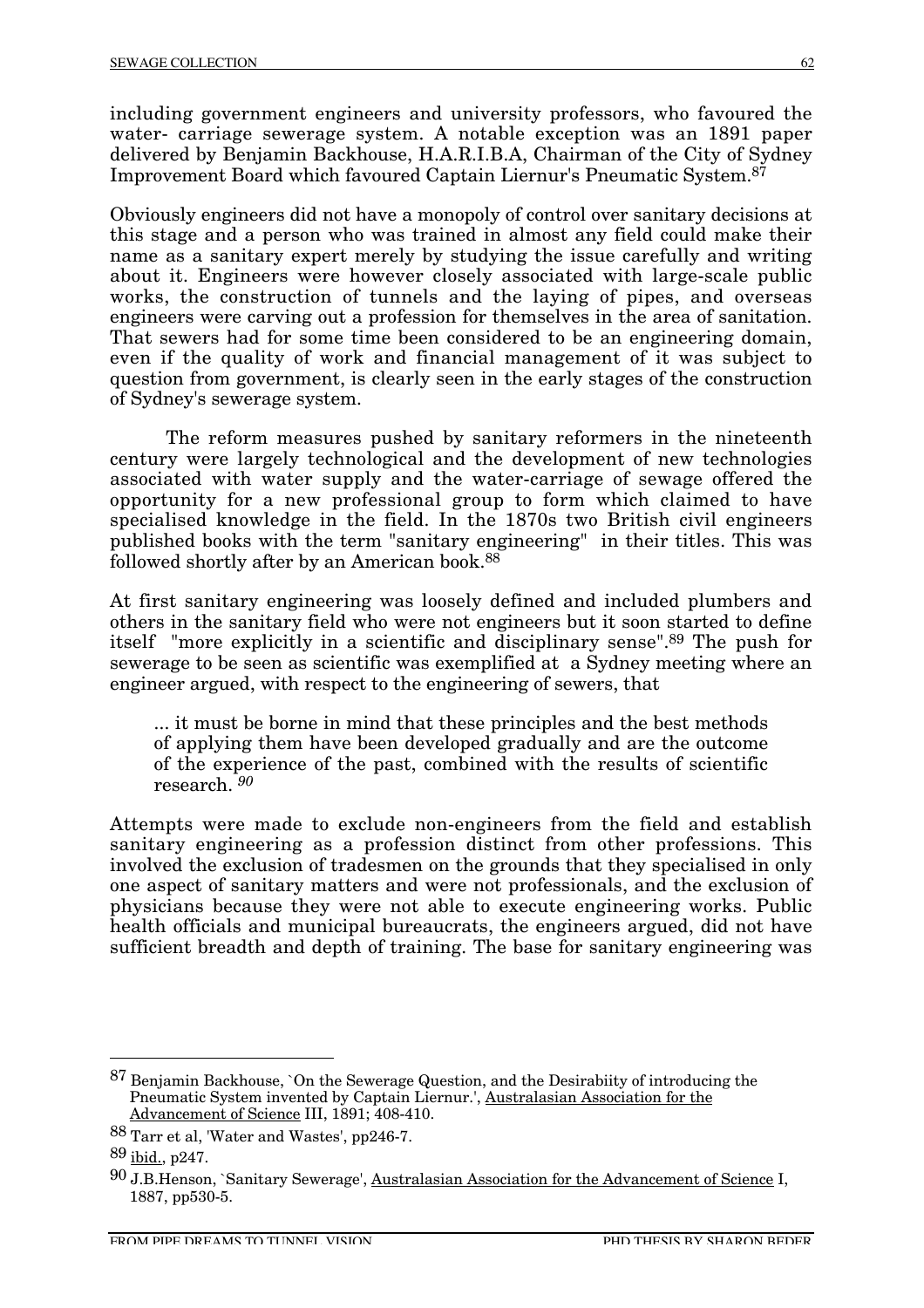civil engineering to which a knowledge of physical and natural sciences was added.<sup>91</sup>

The sanitary engineer has a treble duty for the next few years of civic awakening. Having the knowledge, he must be a "leader" in developing works and plants for state and municipal improvement, at the same time he is an "expert" in their employ. But he must be more; as a health officer he must be a "teacher" of the people to show them why all these things are to be. *92*

At the same time medical professionals in the public health area were carving out their own area of expertise. With the changing ideas about disease causation at the end of the nineteenth century physicians tried to exclude those outside the medical profession from the field of public health and to change the emphasis from collective community susceptibility to disease to personal and individual cure of disease with attention being given to specific agents of disease.<sup>93</sup> Engineers, on the other hand, retained the idea of the importance of environmental sanitation to health whilst it lent importance to their work.

Environmental sanitation fitted well with the engineering perspective which attempted to impose order on the natural environment, find technological fixes for social problems 94 and tended to view the urban environment in terms of a series of problems to be solved. In this way,

They adhered to a set of values and procedures which stressed efficiency within a benefit-cost framework, and this appealed to late-19th- and early-20th-century reformers attempting to restructure municipal government along lines of professionalism, efficiency, and bureaucratization.95

The engineering priority of finding the least cost solutions, and not being swayed from that by other lesser considerations, also caused them to support the nononsense water-carriage system over other systems that attached some non monetary value to manure. An engineering text put it quite simply "The allconvincing argument with any but the sentimentalist is that, while there may be manurial value in sewage, no commercially profitable method of utilizing it has been found."96

Because water-carriage technology needed to be implemented systematically to ensure effective functioning rather than in the piecemeal or ad-hoc way that dry conservancy methods lent themselves to, it was particularly compatible with engineering ideals since it required planning, engineering expertise and

 <sup>91</sup> Tarr et al,'Water and Wastes'; Martin Melosi, Garbage in the Cities: Refuse, Reform and the Environment, 1880-1980, Texas A. & M. University Press, 1981, p120.

 $92$  Ellen Richards quoted in Melosi, Garbage in the Cities, p120.

<sup>93</sup> Barbara Gutmann Rosenkrantz, 'Cart before Horse: Theory, Practice and Professional Image in American Public Health, 1870-1920', Journal of the History of Medicine, January 1974, pp63-64.

<sup>94</sup> Melosi, Garbage in the Cities, p22.

<sup>95</sup> Tarr et al, 'Water and Wastes', p254.

<sup>96</sup> A. Prescott Folwell, Sewerage. The Designing, Construction, and Maintenance of Sewerage Systems, John Wiley & Sons, New York, 1901, p8.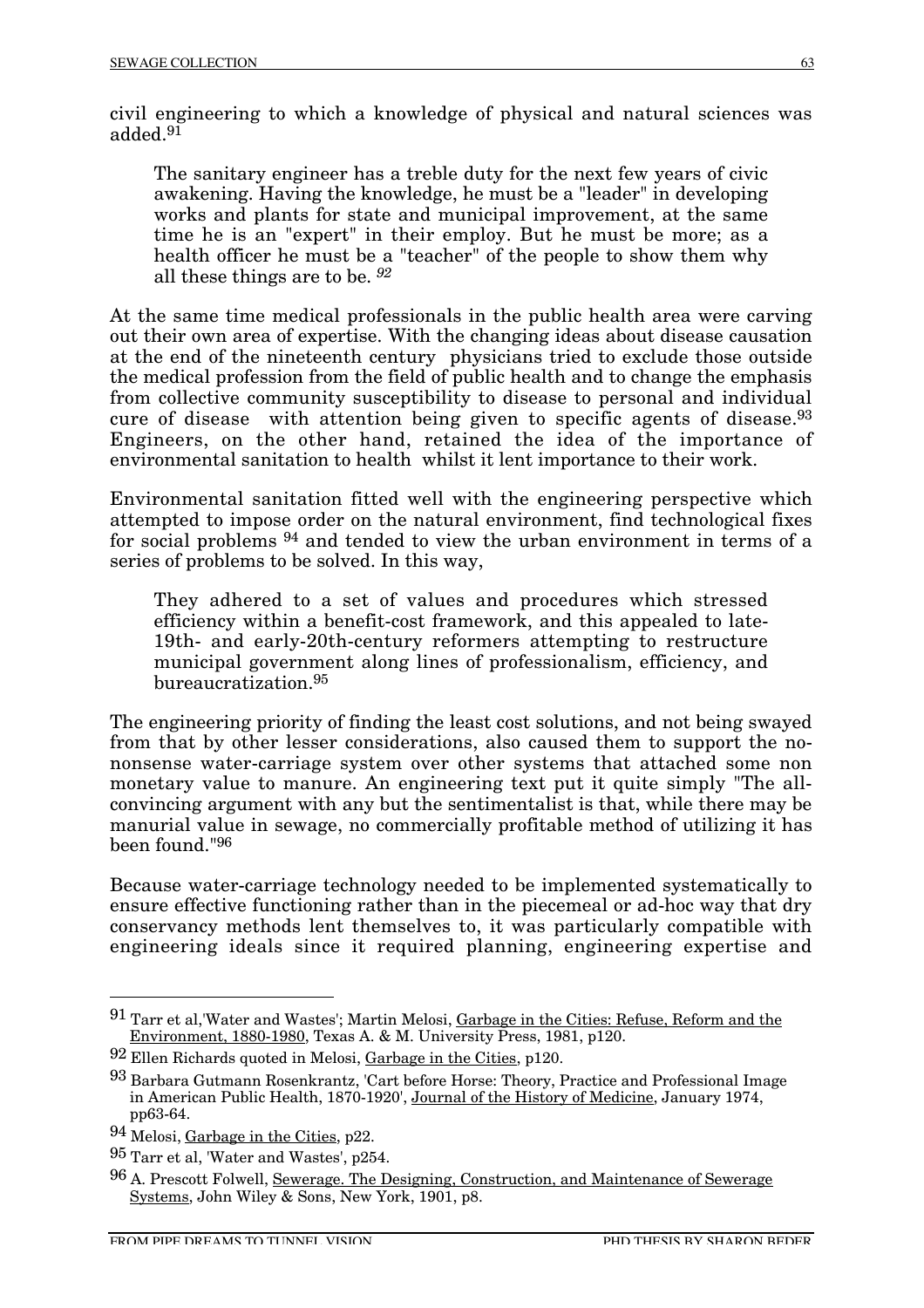centralised management and particularly engineering management.97 Engineers approached their work in a systematic way and viewed the city as a large integrated system "with the efficient functioning of one part dependent upon the efficient functioning of the whole." In the United States engineers likened their relationship to the city to that of a family physician to the family.98

The problems associated with poorly conceived and constructed sewer systems, especially the problems of seepage and sewer gas, were used by engineers to argue for more expertise to be employed with regard to sewerage systems. Water and sewerage systems, as lifelines for the city, were so important, they argued, that only professional experts should be trusted to build and administer truly comprehensive schemes of sewerage.99

Water-carriage systems entailed large-scale public works and large capital outlays and the engineers' association with public works, as well as their ability to minimise costs and to prioritise economic considerations, was an asset under the circumstances. Because of the large capital investment involved in sewerage systems and their relative inflexibility to change, water-carriage systems had to be designed with an eye to the future. It was necessary to predict population levels and changes in land usage some years into the future so that adequate capacities were built into the system. The data collection and planning, as well as the land acquisition, overseeing of construction, daily administration and maintenance work required a permanent bureaucracy.100 And eventually, as happened in Sydney in the Metropolitan Board of Water Supply and Sewerage, that bureaucracy would be dominated by engineers.

In engineer-dominated bureaucracies all over the world engineers organised themselves into hierarchies with division of responsibility, standardised systems of monitoring costs and organising budgets. Such bureaucracies promised greater efficiency and provided the model for all public works construction and management.101

Although a close working relationship developed between municipal and government authorities and engineers, engineers tried to divorce themselves from local politics and to establish an image of being neutral experts or consultants. They claimed to represent the qualities of the ideal administrator - "expertise, efficiency, and disinterested, incorruptible professionalism".102 They formed networks and associations with other engineers to exchange information and practices.103 The Engineering Society of N.S.W. was formed in 1870 and papers were often given on sanitary engineering topics. Many N.S.W. engineers were members of British Engineering societies and this was put forward as a

 <sup>97</sup> Tarr et al, 'Water and Wastes', p257.

<sup>98</sup> Stanley K. Schultz and Clay McShane, 'Pollution and Political Reform in Urban America: The Role of Municipal Engineers, 1840-1920' in Martin Melosi (ed), Pollution and Reform in American Cities 1870-1930, University of Texas Press, 1980, p160.

<sup>99</sup> ibid., pp162-3.

<sup>100</sup> Tarr et al, Tarr et al, 'Water and Wastes', p252; Stanley K. Schultz and Clay McShane, 'To Engineer the Metropolis: Sewers, Sanitation, and City Planning in Late-Nineteenth-Century America', Journal of American History LXV(2), Sept 1978, p398.

<sup>101</sup> Schultz & McShane, 'Pollution and Political Reform in Urban America', p165.

<sup>102</sup> ibid., p166; Schultz & McShane, 'To Engineer the Metropolis', p399.

<sup>103</sup> Schultz & McShane, 'To Engineer the Metropolis', p401.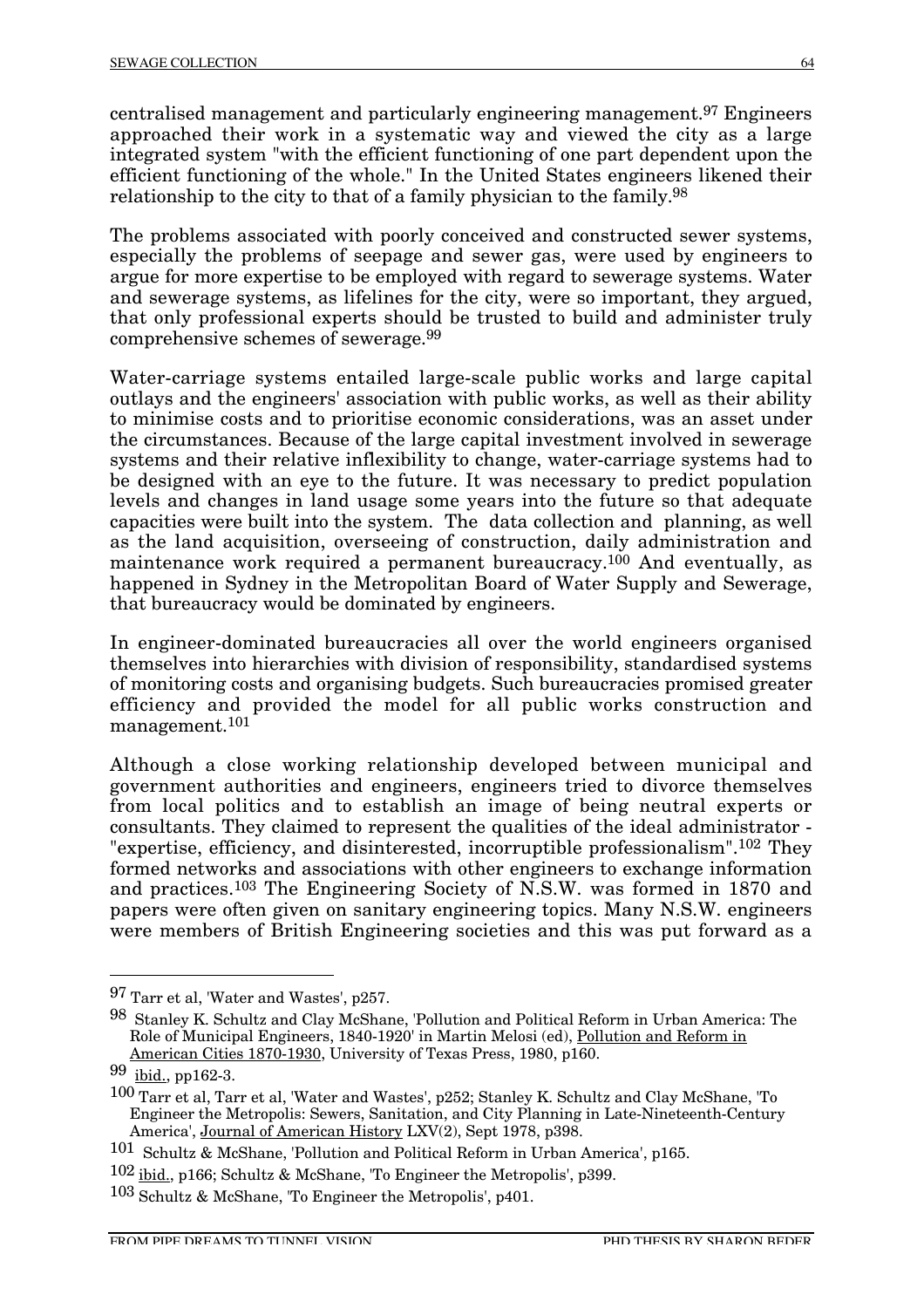reason for lack of membership and the failure of various colonial societies during the nineteenth century.104 In Australia, as in the United States, membership of such societies and their publications consolidated the engineering profession, unified their approach to sanitary problems and helped to give them a more cosmopolitan outlook and a certain independence from local politics.105

Nonetheless, claims of political neutrality did not fit the reality of the situation in which engineers were gaining power in public administration and were employees of municipal councils or government bodies subject to political direction.106 The claim that sewerage decisions should be left to neutral experts was in line with the general engineering strategy noted by Noble that engineers tend to portray themselves as non-partisan in a bid to "insulate them and their activities from political scrutiny".107

Whilst pneumatic systems of sewerage offered similar opportunities for engineers and required planning and central administration, they were very experimental. Some engineers did, in fact, favour pneumatic systems. The Engineering Society of N.S.W. heard Gustave Fischer's paper in 1884108 advocating the pneumatic system but government officials were not enthusiastic. The Sydney Sewage and Health Board quoted an English report that said that such a system was too expensive and, although ingenious, so complicated that it is liable to break down and be difficult to repair. They argued that they knew of no English town in which the adoption of a pneumatic system "would be other than a costly toy".109

The government report in which the new scheme of sewerage was proposed for Sydney that same year was equally dismissive. The author, advising engineer W.Clark, claimed that Liernur's system did not cater for house-drainage and therefore a system of sewers would have to be built anyway and the Liernur system would then obviously be too costly.110 Versions of the pneumatic system were proposed that would deal with house-drainage; one was entered in a competition in Melbourne and proposed a high pressure pneumatic system which used compressed air and a series of tanks to push rather than pull the sewage. 111 Indeed there are vacuum systems of sewerage operating throughout the world today and a vacuum system of sewerage is being planned for the Kurnell community in Sydney and Kiama on the South Coast of NSW because of the particularly difficult terrain there.112 But these are seen as minor exceptions to the standard water-carriage system.

 <sup>104</sup> A.R.Haas, 'Nineteenth Century Engineering Societies', in Institution of Engineers Australia, The Value of Engineering Heritage, National Conference Publication No 85/3.

<sup>105</sup> Schultz & McShane, 'To Engineer the Metropolis', p400.

<sup>106</sup> ibid., p408.

<sup>107</sup> David Noble, The Forces of Production: A Social History of Industrial Automation, Knopf, New York, 1984, p43.

<sup>108</sup> Fischer, 'Water Carriage System of Sewerage'

<sup>109</sup> Sewage and Health Board, Twelfth and Final Report, p9.

<sup>110</sup> W.Clark, Report on Drainage of the City of Sydney and Suburbs, p11.

<sup>111 &</sup>quot;Lucifer", Pneumatic High Pressure Sewerage for Cities, Towns and Villages: An Essay on the Sewerage Question, pamphlet, Sydney, 1881.

<sup>112</sup> Kiama Independent, 4th December 1985; 'End of Era at Kurnell', Aquarian 29, 18th September 1987, p3.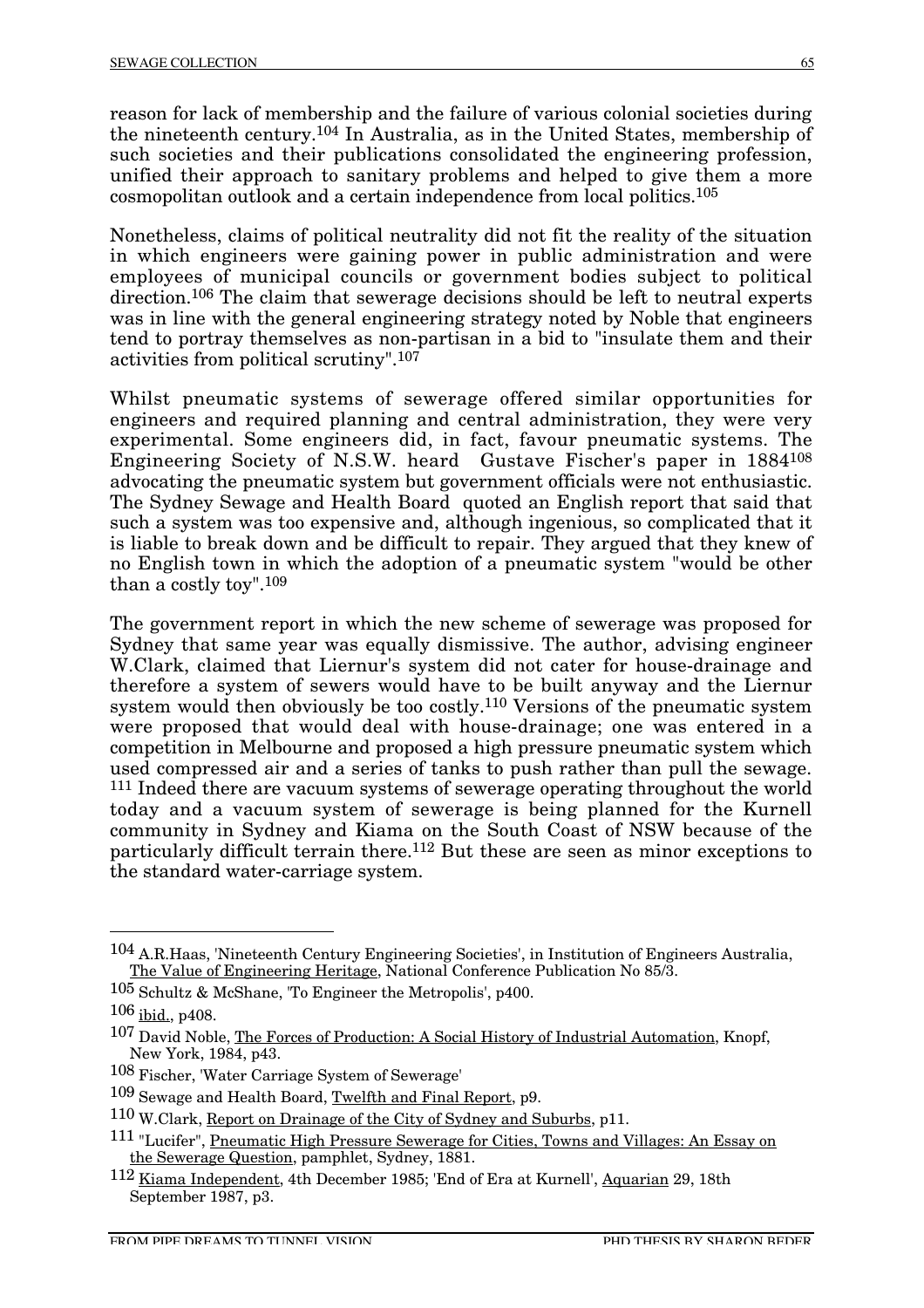Whilst many books written by acknowledged sanitary experts in the nineteenth century devoted much space to the debate between dry conservancy methods and water-carriage system, the texts written by engineers and for engineers were notably lacking in attention given to the debate. Such well-used texts as Latham's massive volume on Sanitary Engineering barely mention the alternatives to sewers except to dismiss them in a line or two.113 An important exception is perhaps Colonel Waring who although a member of various engineering associations was originally trained as an agricultural scientist and probably placed a higher priority on utilisation of manure than most engineers.<sup>114</sup>

The authorities were also quite dismissive of dry conservancy methods. The Sydney Sewage and Health Board, reporting in the 1870's, felt it was necessary to comment on the dry-earth system of sewage disposal because of all the discussion that had taken place and the strong representations on behalf of that system that were made to them from different quarters but they obviously would have preferred to ignore the idea.

the whole matter has we find been so thoroughly tried, considered, and discussed for several years past in Europe and in India, that it seems to us unnecessary to take any further evidence here. 115

And an 1887 report was even more dismissive

At the best, the so-called dry systems are but inferior substitutes for water-carriage, which, if efficiently constructed throughout, is the cleanest and most convenient of all.116

# **CONCLUSION - ANALYSIS OF A CONTROVERSY**

It would be overly simplistic to say that water-carriage technology caused the increased centralisation and bureaucratisation of waste disposal and that the implementation of water and sewerage systems gave rise to the sanitary engineering profession. The technology was favoured by certain sections of the community for the very reason that it was likely to have these results and it was implemented in such a way that it would. Water-carriage technology is an example of what Langdon Winner describes as "inherently political technologies, man-made systems that appear to require, or to be strongly compatible with, particular kinds of political relationships."117

The fight between advocates of water-carriage technology and supporters of dry conservancy technologies was an uneven one from the start. The government and the engineers who advised them generally favoured water-carriage systems because they could be controlled more easily and necessitated a centralised

 <sup>113</sup> Baldwin Latham, Sanitary Engineering: A Guide to the Construction of Works of Sewerage and House Drainage, 2nd edition, E & F.N.Spon, 1878.

<sup>114</sup> Geo. E. Waring, Jr, Modern Methods of Sewage Disposal, D.Van Nostrand, New York, 1894.

<sup>115</sup> Sewage and Health Board, Third Progress Report, p3.

<sup>116</sup> George Stayton, Sewerage and Drainage of the Western Suburbs, Department of Public Works, 1887, p7.

<sup>117</sup> Langdon Winner, 'Do Artifacts Have Politics?', Daedalus 109, 1980, pp123.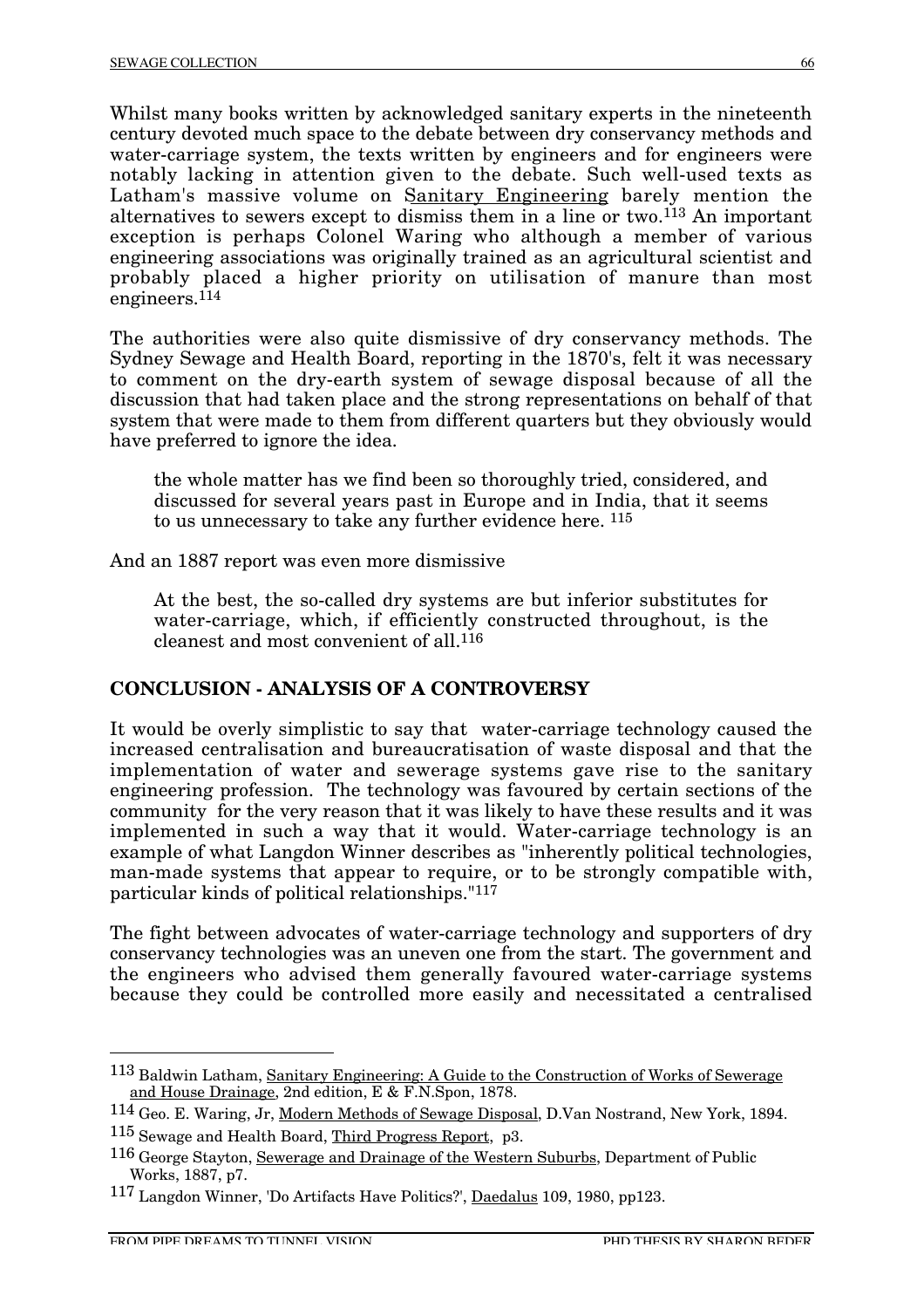government bureaucracy staffed by experts. Sewers were automatic and took responsibility away from individual householders and landlords and private carters, whom, it was felt could not be trusted. Dry closets especially, depended on proper management in the home as well as regular collection and responsible disposal. Sewers removed the cause of trouble quickly and quietly from under peoples' noses.

And whilst the government could achieve sanitary reform aims, engineers saw the opportunity to establish themselves as experts in a new field of sanitary engineering and to increase their role in city management. Very few engineers participated in the newspaper debate; since this was a matter for experts, public opinion was not of much significance. Advocates of the alternative schemes, though often professional people, doctors and lawyers usually, were nonetheless outsiders since the liaison between engineers and city councils was forged early when the first sewerage systems had been built in the face of almost no opposition.

Given these hidden agendas, the public debate was quite secondary as far as the final outcome was concerned but was necessary to justify the increased control of local councils in a partial removal of essential public services from the see-saw world of political life and to indicate that such arrangements were ultimately compatible with a pluralist, democratic society. For this reason dry conservancy alternatives were addressed in official reports but reluctantly and quite dismissively.

Opposition to water-carriage technology was basically value based. Opponents' central concerns were to do with pollution and conservation of resources, but these concerns were not really addressed. Debate was often focussed on technical issues of economics and efficacy. These issues could not be resolved because there were no standard criteria or test of what it meant for a system to be "working" or effective. Overseas experts and overseas experiences were often referred to in the debates in Sydney by both sides of the debate. As Fischer and Burke before him observed, everyone seemed to be able to conjure up quantities and statistics, costs and measurements to support their case.

we find the most hopelessly confusing discrepancies in all values and quantities which should be but the data and not the deduction of the various authors.118

Nor could economic arguments be resolved when proposed schemes were hypothetical, price frameworks varied from place to place and when dry conservancy advocates wanted to include such factors as the long term productivity of the soil and city officials were more concerned with the immediate first cost of any scheme. Moreover the situation was swayed to a considerable extent by the contention at the time that a combined system of sewers and drains was adequate and that dry conservancy methods would require a set of drains as well as sewage collection. Also the fact that Sydney had already invested a large amount of capital in water-carriage technology before these debates put the economics clearly in favour of the existing system.

 <sup>118</sup> Burke, Sewage Utilization, px; Fischer, 'Water-Carriage System of Sewerage', p2.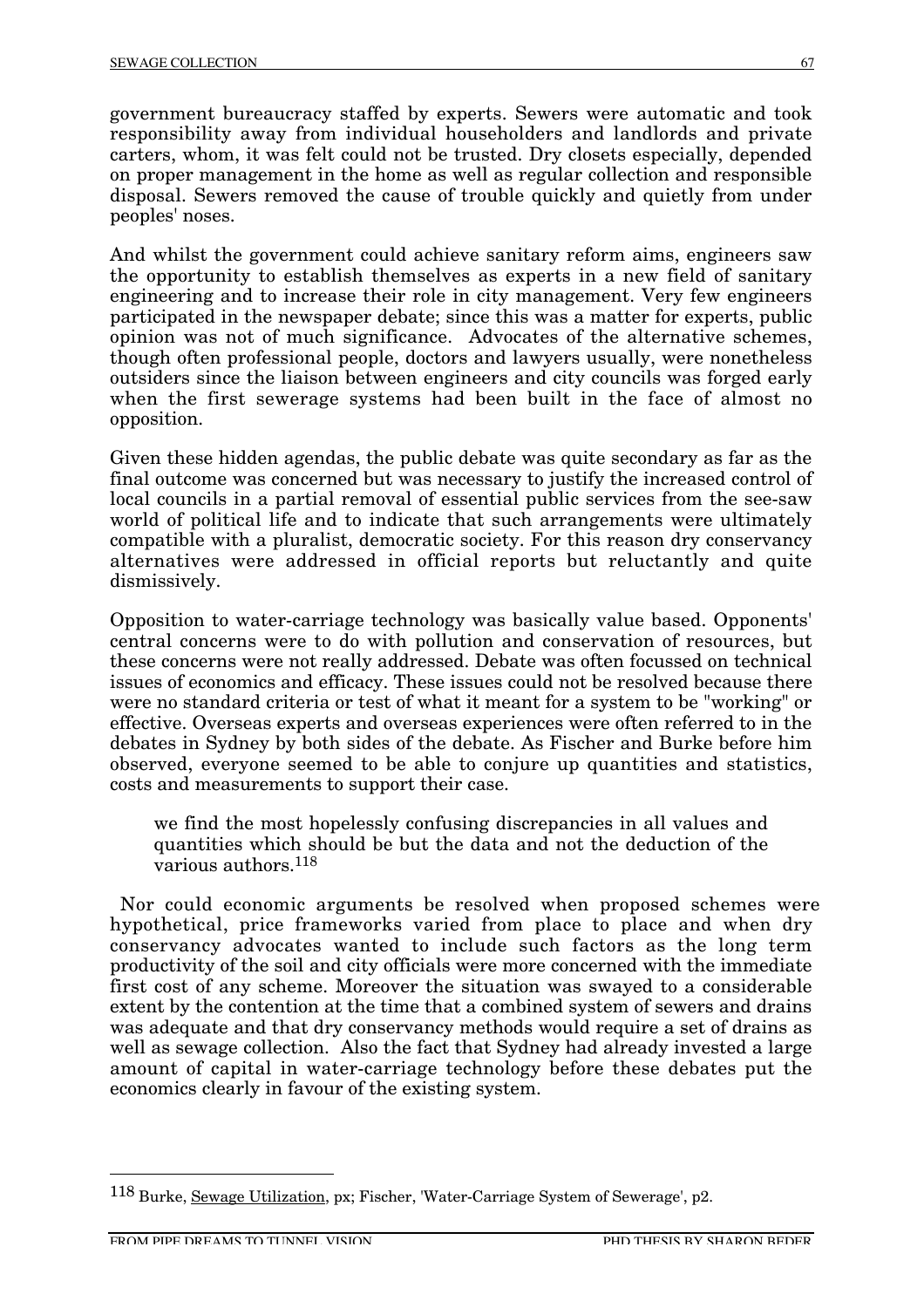The current theories of disease causation also aided the water-carriage argument and were responsible for a certain amount of distaste in the popular mind for conservancy methods which forced them to accumulate the evil stuff for collection and put up with carts full of it travelling through the streets. Even after the germ theory of disease causation became established engineers were reluctant to completely dismiss the idea of miasmas because of its usefulness to their arguments. In 1901 an engineering text stated

Fresh sewage if not taken into the stomach is neither injurious to health nor very offensive to smell; but from putrescent excreta and kitchen slops come those noisome gases which, if not themselves bearers of malefic germs, at least lower the vitality and render the body more vulnerable to disease.<sup>119</sup>

The actual evidence that water-carriage methods were safer was less obvious during the 1870s, partly because of the very serious problems associated with poorly constructed water-carriage systems all over the world. Nonetheless many cities had experienced a drop in mortality levels following the construction of sewer systems. The evidence on the side of dry conservancy systems was even less clear cut and the Liernur system was especially risky in its lack of working models and because of its early stage of development.

The attempts by the Sanitary Reform League to inform public opinion about the options were more than counteracted by the calls of the newspapers for sewerage systems. People were encouraged to perceive water-closets as being clean and sewers as being the mark of progress and civilisation. The question of what to do with the sewage once it had reached its destination and the problem of subsequent pollution at the point of discharge were considered by the authorities and the engineers to be a separate and less important question and were not allowed to confuse the issue of how best to collect and remove the sewage. These problems were dealt with as they arose but the dependence of water-carriage technology on waterways for disposal has left a legacy of water pollution problems and it has been argued that

the reliance on incrementalism and retrofit has obscured the high long-term costs of using waterways for waste disposal and prevented the full consideration of radical alternatives to the water-carriage system that the magnitude of the waste problem deserves.<sup>120</sup>

It is perhaps ironic that, although water-carriage technology won the day and became almost universally considered to be the superior solution to sewage removal, sewerage systems were often slow to be implemented because of their high costs and various dry conservancy methods and individualised household treatment systems (septic tanks etc.) were introduced, and have been maintained in Sydney, even until the present day. Whilst research and development has been aimed at improving sewerage systems, until recently, little work has been done on improving household collection and treatment systems because of their supposed temporary nature. As a result, the problems associated with household

 <sup>119</sup> A. Prescott Folwell, Sewerage. The Designing, Construction, and Maintenance of Sewerage Systems, John Wiley & Sons, New York, 1901, p3.

<sup>120</sup> Tarr & McMichael, 'The Evolution of Wastewater Technology and the Development of State Regulation', p185.